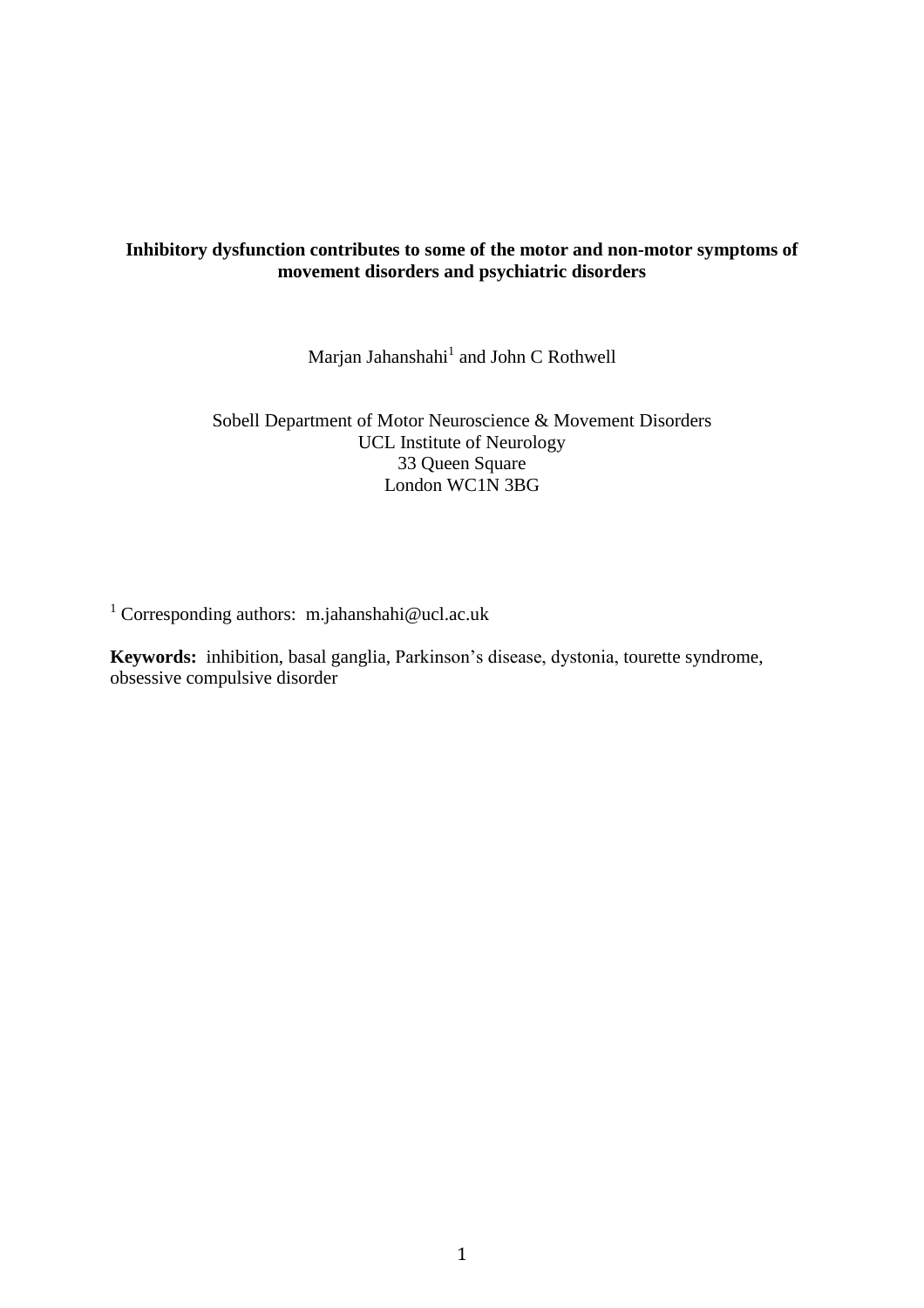#### **Abstract**

Recently we have proposed that similar to goal-directed and habitual action mediated by the fronto-striatal circuits, the fronto-striato-subthalamic-pallidal-thalamo-cortical network may also mediate goal-directed and habitual (automatic) inhibition in both the motor and non-motor domains (Jahanshahi, Obeso, Rothwell, & Obeso, 2015). Within this framework, some of the clinical manifestations of Parkinson's disease, dystonia, Tourette syndrome, and obsessive compulsive disorder can be considered to represent an imbalance between goal-directed and habitual action and inhibition. It is possible that surgical interventions targeting the basal ganglia nuclei, such as deep brain stimulation of the subthalamic nucleus or the internal segment of the globus pallidus improve these disorders by restoring a functional balance between facilitation and inhibition in the fronto-striatal networks. These proposals require investigation in future studies.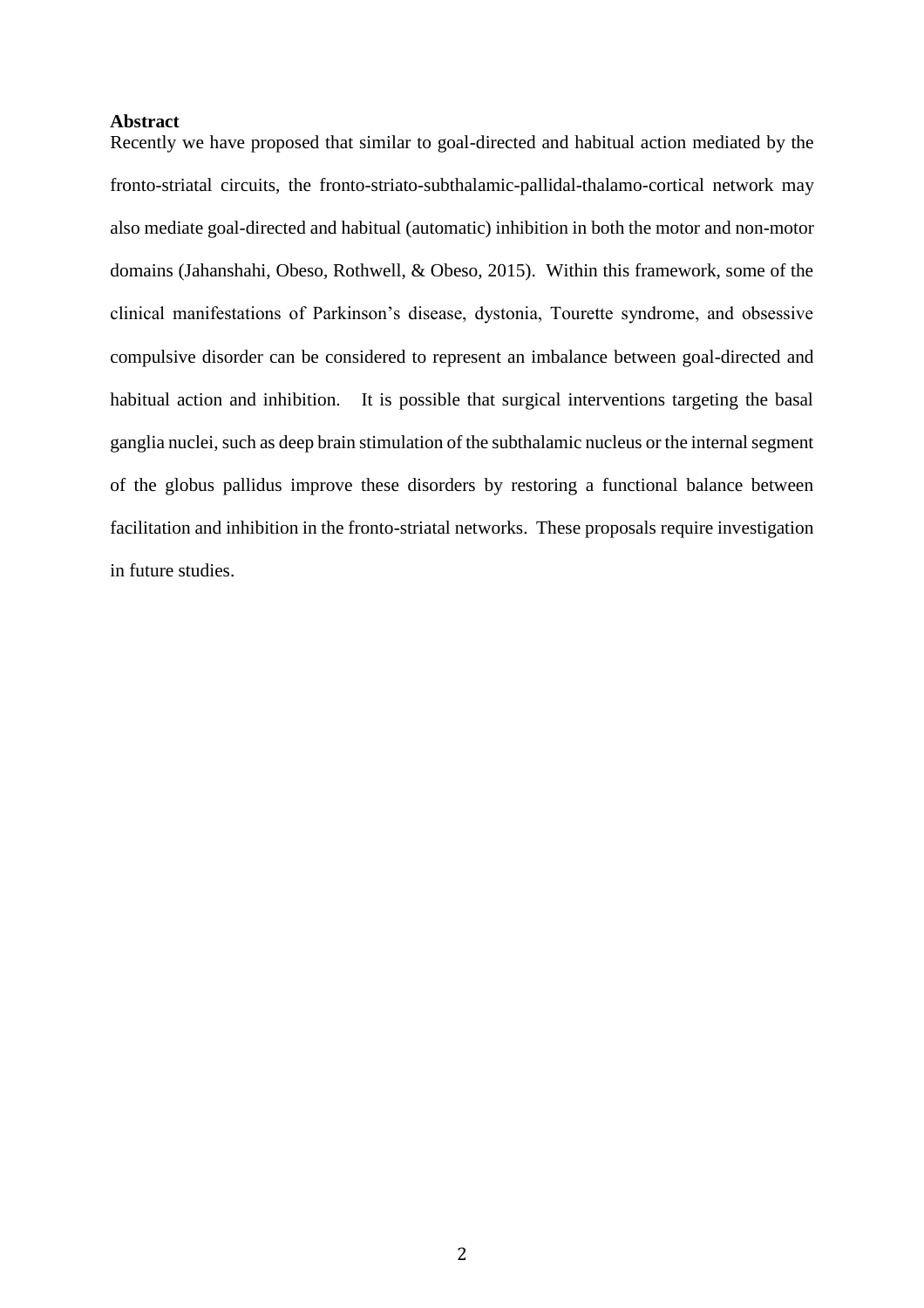#### **Introduction**

Inhibiting behaviour which is inappropriate in a particular context or socially unacceptable is a necessary feature of adaptive behaviour. Our daily lives are dotted with such inhibitory control: when dieting exerting self-control and not eating donuts made available at tea breaks, censoring and not expressing one's true opinion to a senior colleague, not jumping the red light on the drive home. While the contribution of such inhibitory control to adaptive behaviour is perhaps underestimated because non-occurrence of behaviour is difficult to observe and quantify; nevertheless, it is likely that inhibitory processes operate across all domains: motor, cognitive and emotional. Inhibition of motor responses, that is suppression of a movement or motor response that has been prepared or close to initiation and execution is perhaps the easiest to measure and for this reason the most widely investigated to date with the go nogo and the stop signal reaction time tasks. Behavioural inhibition of inappropriate impulses or urges, cognitive inhibition (eg mental suppression of irrelevant information from memory) and emotional inhibition (eg inhibition of anxiety-provoking mental images) are more difficult to measure and study, but are also relevant to understanding inhibitory control for adaptive behaviour.

Several types of behavioural inhibition have been distinguished (Aron, 2011; Verbruggen et al, 2008; Jahanshahi et al, 2015). By contrast to automatic inhibition, volitional inhibition is intentional, controlled and effortful (Verbruggen & Logan, 2008; Zandbelt & Vink, 2010). However, the automatic-volitional inhibition distinction is not fixed, since volitional inhibition has been shown to be triggered by masked 'no go' stimuli of which the person is not overtly aware (van Gaal et al, 2010) and through learning, volitional inhibition can become automatic (Verbruggen et al, 2014). Another common distinction is between reactive inhibition triggered by external stimuli (eg stopping car at red traffic light) and proactive inhibition which is prospective and necessary for achieving goals and self-control over drinking, eating, smoking,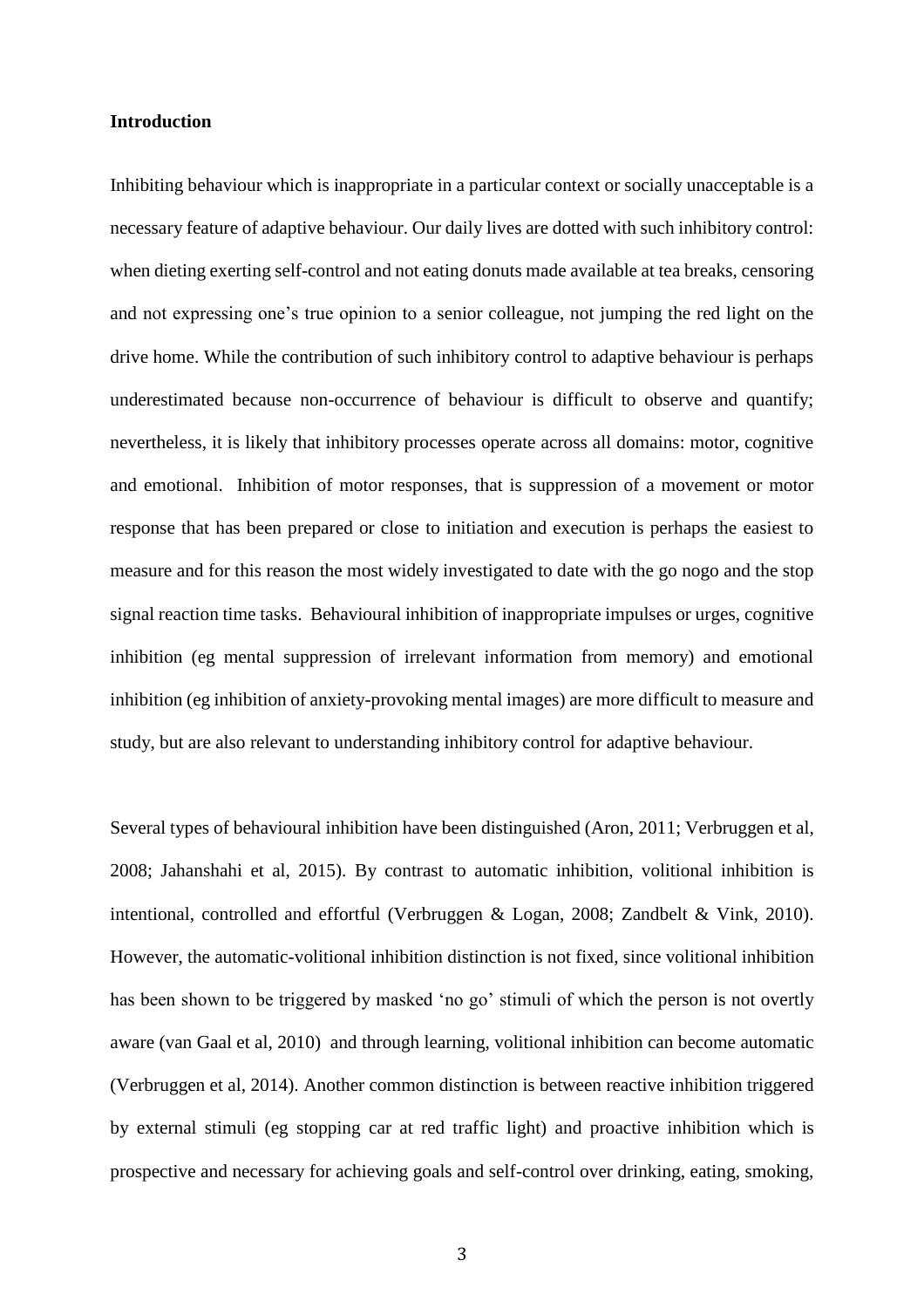etc. (Aron, 2011). Somewhat overlapping with and encompassing the above two sets of distinctions, are the concepts of goal-directed versus habitual/automatic inhibition (Jahanshahi et al, 2015). Goal-directed inhibition (for example, not smoking when trying to quit) is mainly volitional, intentional and proactive in the service of a specific goal achievement; whereas habitual inhibition (for instance, not swearing in public) is developed through practice and education, largely stimulus-driven and automatic (Jahanshahi et al, 2015). Global (eg freezing when faced with a grizzly bear in a wood) versus selective (eg stopping singing while coninuing to play the piano) inhibition has been a further distinction (Aron, 2011). The indirect and direct cortico-basal ganglia pathways considered to respectively mediate proactive and reactive inhibition are shown in Figure 1.

#### Figure 1 about here

One of the executive functions of the frontal cortex is inhibitory control, with the inferior frontal cortex (Aron, 2014), the dorsolateral prefrontal cortex (Diamond, 1996), the orbitofrontal cortex (Iversen et al, 1970; Dias et al, 1996) and the SMA (Aron & Poldrack, 2006; Aron et al, 2007) playing a role in inhibition. A wealth of information is now available supporting the role of the basal ganglia, particularly the subthalamic nucleus and the striatum in inhibition including evidence from lesion (eg Eagle et al, 2008; Baunez et al, 1995) and electrophysiological (eg Yoshida & Tanaka, 2009; Isoda & Hikosaka, 2008; Schmidt et al, 2013) studies in animals, functional imaging studies in humans (Aron & Poldrack, 2006; Aron et al, 2007; Rae et al, 2015; Zandbelt et al, 2013; Chikazoe et al, 2009; Schel et al, 2014), behavioural and imaging investigations in Parkinson's disease (Gauggel et al, 2004; Obeso et al, 2011, Ye et al, 2014; Vriend et al, 2015) assessment of the effects of surgical treatment of PD with subthalamotomy (Obeso et al, 2014; Bickel et al, 2010) or deep brain stimulation of the subthalamic nucleus (Jahanshahi et al, 2000; Frank et al, 2007; Wylie et al, 2010; Hershey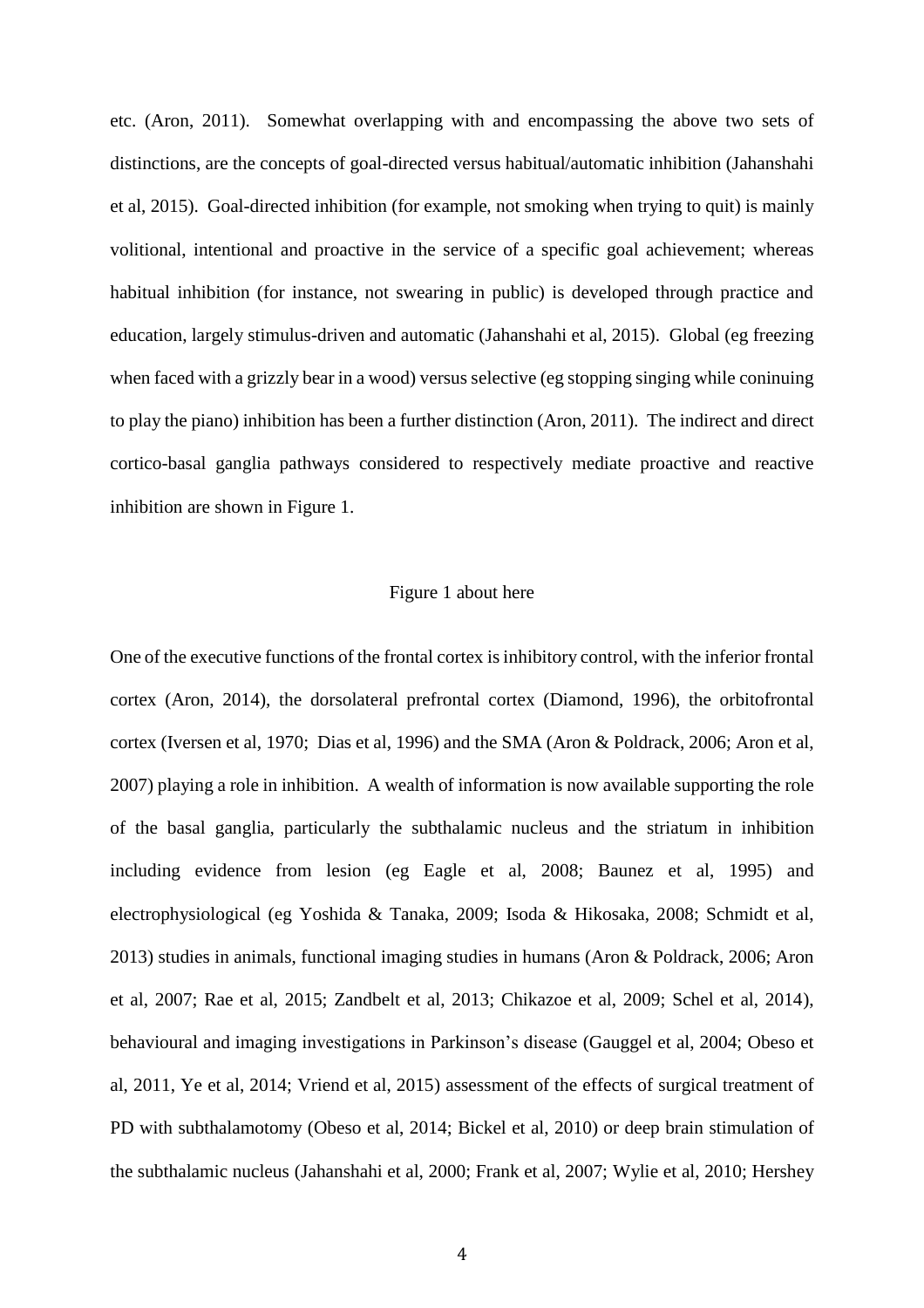et al, 2004; Ballanger et al, 2009; Obeso et al, 2013; Pote et al, 2016) and recordings of local field potentials from the implanted electrodes after surgery (Ray et al, 2012; Alegre et al, 2013; Benis et al, 2014). From a review of this evidence Jahanshahi et al (2015) proposed that the fronto-striato-subthalamic-pallidal network are involved in goal-directed and habitual inhibition. This parallels the role of these circuits in goal-directed and habitual action, respectively mediated by the associative and motor fronto-striatal circuits (Balleine & O'Doherty, 2010; Graybiel, 2008). With repetition and practice, both initiation and inhibition of action can shift from goal-directed to habitual/automatic, which frees up attentional resources and allows for concurrent engagement in other tasks. Goal-directed but not habitual actions are sensitive to outcome devaluation and it needs to be established if outcome sensitivity is also a criterion that distinguishes goal-directed inhibition from habitual inhibition and to identify other relevant criteria.

Lack of behavioural inhibition can manifest itself as disinhibition, impulsivity, and perseveration, all of which are characteristic of patients with frontal lesions. Impulsivity, can manifest itself as delay aversion or an inability to take time to reflect or defer decisions, actions or gratification (Evenden, 1999). Impulsivity is among the diagnostic criteria for attention deficit hyperactivity disorder, substance abuse and trichotillomania and can also feature in mania. In this paper, we consider the relevance of inhibition to some of the clinical manifestations of a number of primarily basal ganglia disorders, namely, Parkinson's disease, dystonia, Tourette syndrome and obsessive–compulsive disorder. For each disorder, we will consider the specific clinical manifestations that reflect failure of inhibitory processes and then the empirical evidence for deficits in inhibition on experimental tasks or from imaging studies.

### *Parkinson's Disease*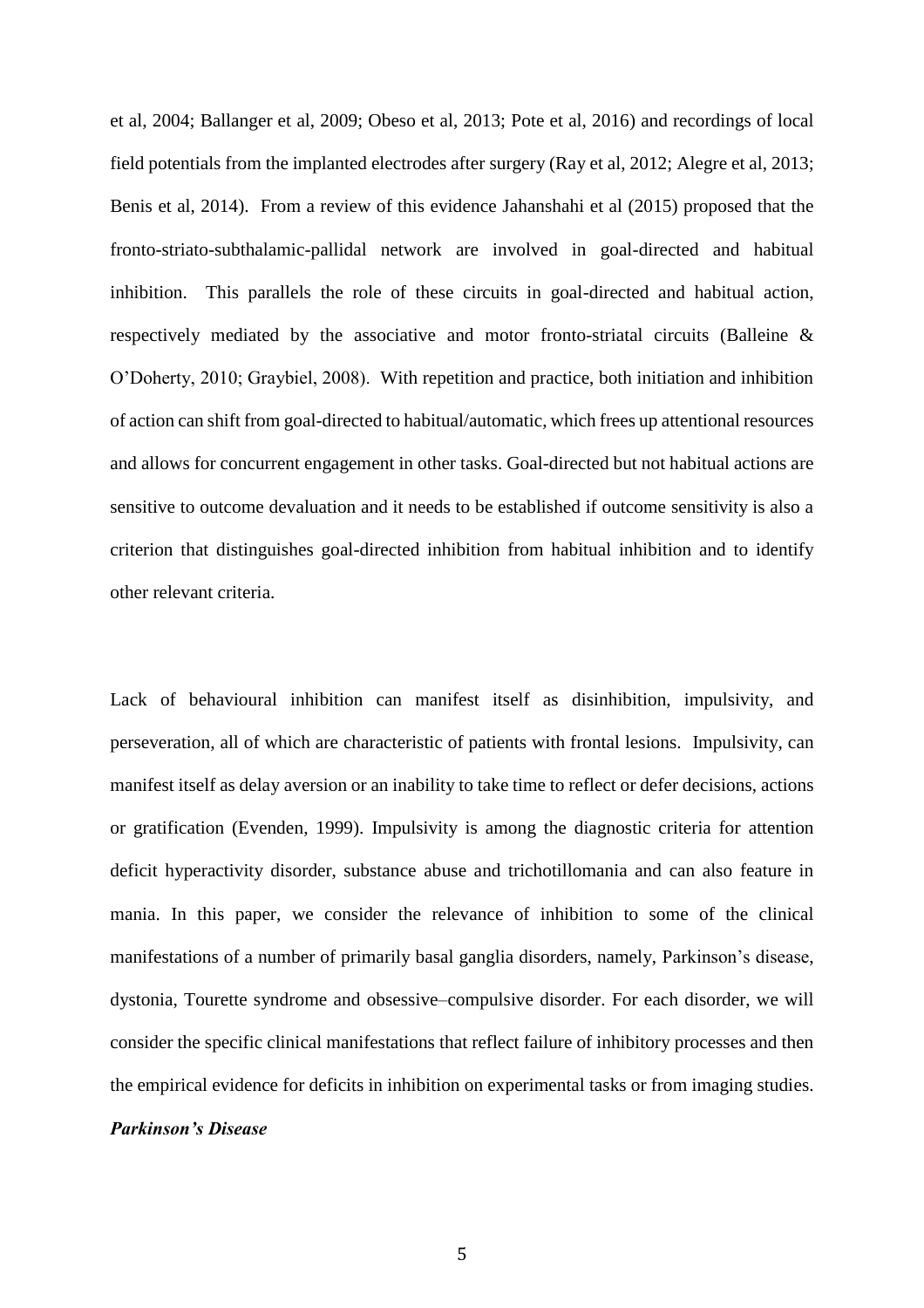Parkinson's disease (PD) is a movement disorder, characterized by the primary motor symptoms of akinesia, bradykinesia, tremor, rigidity, postural instability and gait problems and a host of non-motor symptoms including cognitive deficits, psychiatric problems such as depression, apathy, anxiety hallucinations and delusions. According to the classical models, dopamine depletion in PD is associated with underactivity of the direct and overactivity of the indirect pathway, which results in excessive inhibitory output from the basal ganglia to motor, premotor and prefrontal cortical areas and to the brainstem (Albin et al, 1989; De Long, 1990). This excessive inhibitory output from the basal ganglia is considered responsible for akinesia, characterized by the reduction or absence of a range of normally automatic movements such as blinking, facial expression, gesturing, turning in bed, arm swinging, and handwriting in PD, which represents over-inhibition of habitual movements. Lesioning or deep brain stimulation of the subthalamic nucleus (STN) or the internal segment of the globus pallidus (GPi) reduces this excessive inhibitory output and improves akinesia (ADD REFs ).

Patients with PD have deficits in inhibitory control on a host of cognitive tasks requiring inhibition of prepotent or habitual responses such as the Stroop, random number generation and the Hayling sentence completion test (eg Obeso et al, 2011). Deficits in inhibitory control are also present in PD relative to age-matched controls on go nogo, stop signal reaction time tasks, anti-saccade and Eriksen flanker tasks (Beste et al, 2009; Gauggel et al, 2004; Obeso et al, 2011; Chan et al, 2005; Praamstra & Plat, 2001). On the stop signal task requiring motor inhibition, medicated or *de novo* never medicated patients with PD have prolonged stop signal reaction times indicative of delayed inhibition and this is associated with reduced task-related activation of he inhibition network, including the inferior frontal gyrus (Ye et al, 2014; Vriend et al, 2015).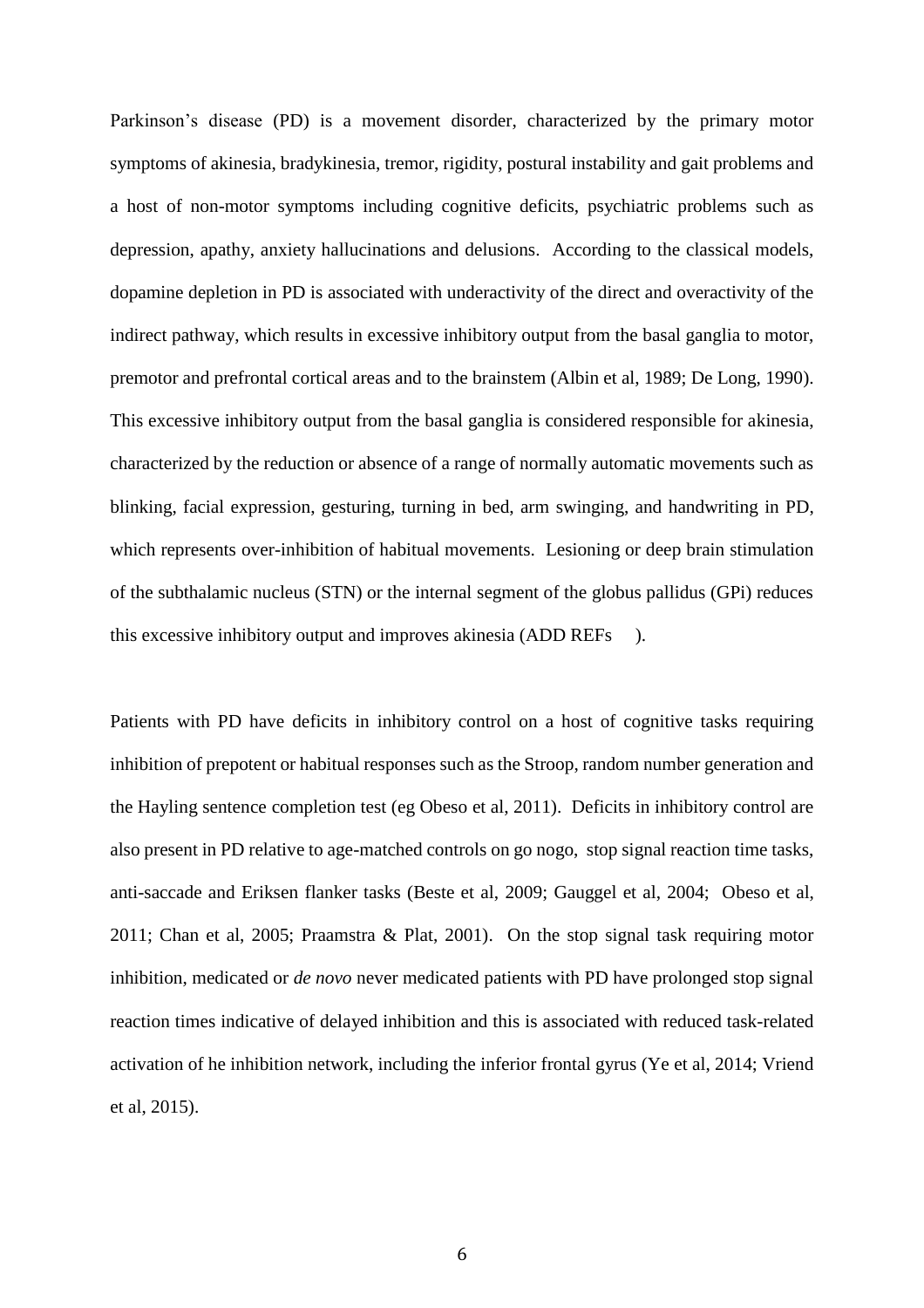With progression of the illness, freezing of gait, episodes marked by a temporary motor block during walking, can be experienced by people with PD, triggered by turning, fatigue, confined spaces and stressful situations (Rahman et al, 2008), During freezing episodes patients are unable to initiate a step despite the intention to do so, and they report that their feet feel as if they are glued to the floor. Such freezing represents excessive motor inhibition (Jahanshahi et al, 2015; Lewis and Shine, 2016). It is possible that inhibitory output from the substantia nigra pars reticulata (SNr) and supplementary motor area (SMA) to the mesencephalic locomotor region could be involved, since these areas can suppress locomotion in animal models (Snijders et al, 2016). From a review of the imaging studies of freezing of gait in PD (Fasano et al, 2015), disruptions in the 'executive attention' network and tissue loss in the premotor cortex, inferior frontal gyrus, precentral gyrus, parietal and occipital areas of the right hemisphere were noted, areas which are involved not only in visuospatial function but also in inhibitory control. In addition, involvement of the caudate nucleus and the locomotor centres in the brainstem in freezing of gailt was also identified. These findings, particularly grey matter atrophy in the inferior frontal gyrus (Kostic e al, 2012) and hypoactivation of the SMA and posterior parietal regions and overactivation of the mesencaphalic locomotor regions during motor imagery of walking (Snijders et al, 2011) in patients with freezing of gait are consistent with excessive inhibition of locomotion triggered by conflictual visual information. The hypothesis that the episodic motor blocks during walking characteristic of freezing of gait reflect excessive inhibition due to dysfunction of the cortical (SMA, inferior prefrontal cortex) and subcortical (caudate, SNr) areas engaged in inhibitory control, particularly triggered in situations when concurrent executive control of attention and gait are necessary, requires direct investigation in future studies. There is some preliminary support for this proposal from studies showing deficits in inhibitiory control in patients with Parkinson's disease and freezing of gait on the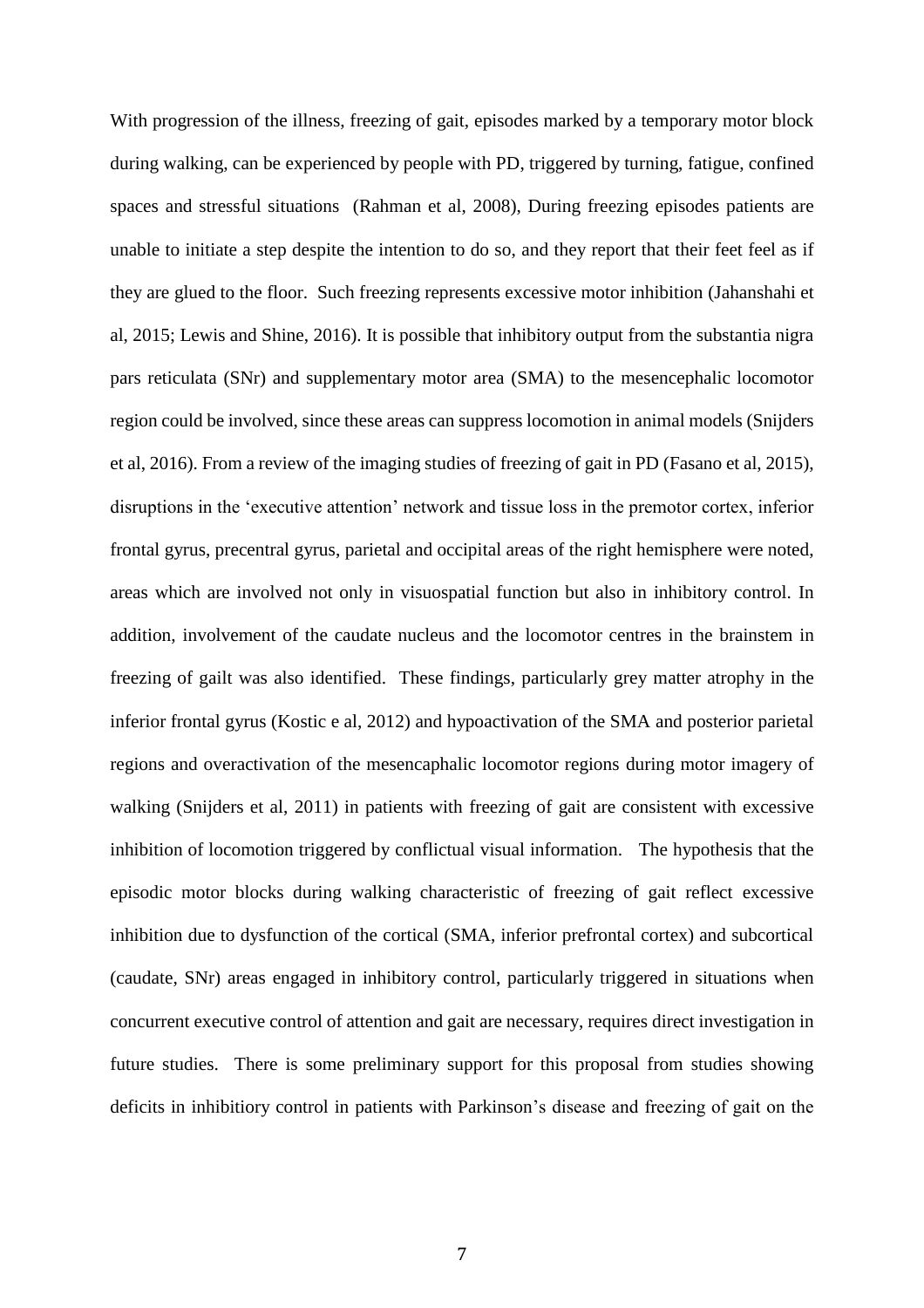stop signal task (Bissett et al, 2015; Georgiades et al, 2016), which becomes more pronounced with the addition of a cognity load (Georgiades et al, 2016).

Apathy is a common psychiatric problem in PD (Aarsland et al, 1999; Pagonabarraga et al, 2015). It is a multi-dimensional syndrome with cognitive, emotional and behavioural components, whereby patients lack motivation, interest, concern, emotional reactivity and show no initiative or spontaneous activity and often report being devoid of thoughts and emotions. The biological basis of apathy remains unclear, with both dopaminergic and serotonergic systems implicated (Sanatangelo et al, 2015a; Maillet et al, 2016). It is possible that excessive inhibition in the motor and non-motor domains mediated through the fronto-basal ganglia circuits contributes to the development of apathy in PD (Jahanshahi et al, 2015). In support of this proposal, there is imaging evidence of decreased grey matter volume in the right SMA, the right inferior frontal gyrus, the left orbitofrontal cortex, left inferior and superior parietal areas and the nucleus accumbens bilaterally in non-depressed PD patients with apathy relative to those without apathy (Martinez-Hora et al, 2016 ). .Other imaging evidence also implicate the right caudate or ventral striatum and the inferior frontal gyrus in apathy in PD. Compared to PD patients without apathy, de novo untreated non-depressed and non-depressed PD patients with apathy had lower dopamine transporter levels in the striatum, particularly the right caudate (Santangelo et al, 2015a) and reduced metabolism in the right ventral striatum prior to surgery predicted development of apathy following STN DBS surgery (Robert et al, 2014). Furthermore, imaging has identified an association between apathy in PD and right hemispheric metabolism in the inferior frontal gyrus, middle frontal gyrus and the anterior insula (Robert et al, 2012) and in another study reduced grey matter volume in the inferior frontal gyrus bilaterally was among the areas which correlated with high apathy scores in PD (Reijnders et al, 20 10). Some of these areas overlap with the brain inhibitory network, and their volume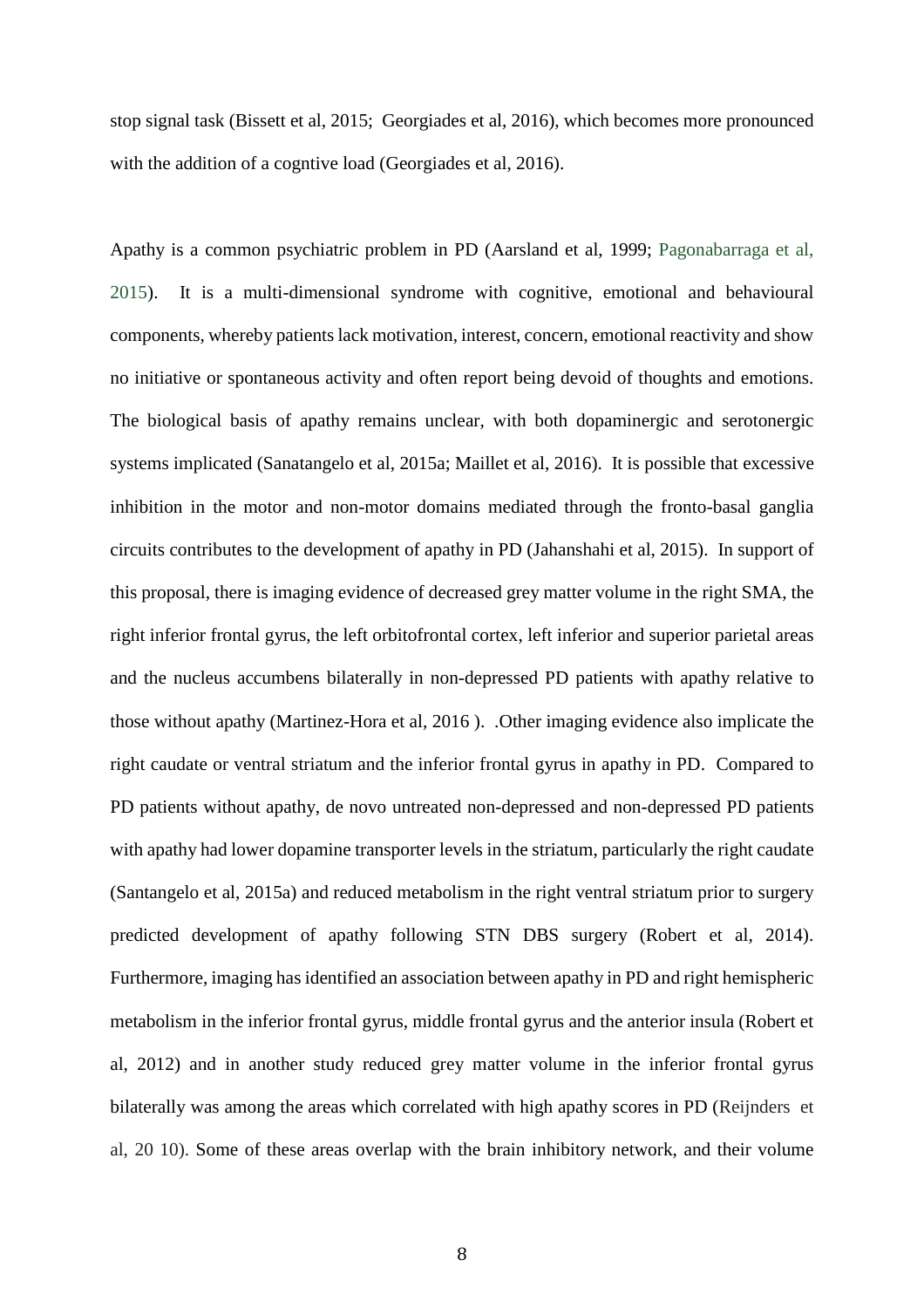reduction may contribute to the reduction of spontaneous and self-generated activity and motivational deficits in PD patients with apathy. Also of interest, is the finding from a longitudinal study that in de novo PD patients, reduced performance on the Stroop interference task which requires inhibitiory control and engages medial prefrontal areas, predicted subsequent development of apathy (Santangelo et al, 2015b).

At the other extreme, some medication-related complications of PD can be considered as reflecting disinhibition of the networks involved in motor and non-motor inhibition. Dopaminergic medication used in the treatment of PD, can give rise to levodopa-induced dyskinesias (LIDs) and impulse control disorders (ICDs). Both LIDs and ICDs may represent failures of habitual or automatic inhibition (Jahanshahi et al, 2015). With LIDs, failure of automatic inhibition may result in fragments of movement and stereotyped behaviours being released. Recent imaging evidence has implicated the inferior frontal gyrus and the supplementary motor area, two key nodes in the motor inhibitory network, in dyskinesias (Herz et al, 2014; Cerasa et al, 2012; 2015a), leading to the proposal that dysfunction of the neural network mediating motor inhibition may also induce LIDs. For example, in the on medication state, for patients with LIDs the right inferior frontal cortex showed decreased functional connectivity with the motor cortex and increased connectivity with the putamen compared to patients with no LIDs (Cerasa et a, 2015a). This was interpreted as reflecting reduced inhibitory control from the right inferior frontal gyrus over the motor cortex in the on state, giving rise to LIDs. Furthermore, it has been shown that in PD patients with LIDs, intake of levodopa medication tended to make inhibitory control and monitoring of failures of inhibition during a stop signal motor inhibition task worse, which fMRI showed to be associated with decreased activity of the right inferior frontal cortex during motor inhibition, whereas patients without LIDs showed the reverse (Cerasa et al, 2015b).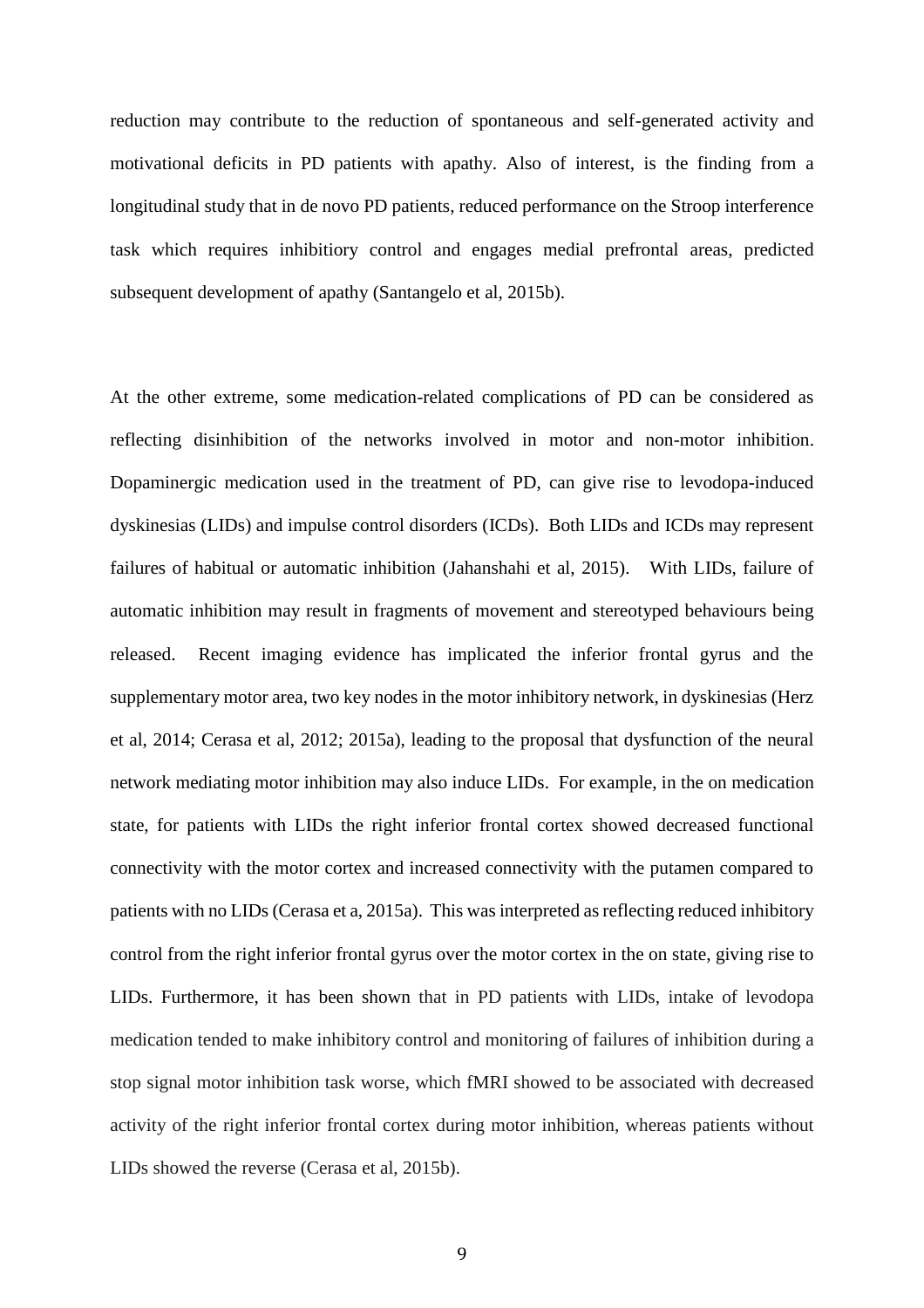A range of ICDs, including hypersexuality, pathological gambling and shopping, overeating, and punding develop in about 25% of people with PD treated with dopamine agonists or levodopa (Weintraub et al, 2015). As a result of deficient habitual/automatic inhibition, patients with ICDs respond excessively to rewarding stimuli associated with sex, food, money, or shopping. PD patients with ICDs show impulsive choice on delay discounting tasks, preferring small immediate rewards to larger delayed rewards (Voon et al, 2010). Imaging has revealed that dopaminergic medication results in differential patterns of activation in brain areas implicated in response inhibition and impulse control particularly the lateral orbitofrontal cortex, rostral cingulate, amygdala and exernal segment of the globus pallidus (GPe) in PD patients with (decreased dopamine induced activation) or without (increased dopamine induced activation) ICDs such as pathological gambling (van Eimeren et al, 2010). Enhanced sexual desire and increased activation in the ventral striatum, anterior cingulate cortex and orbitofrontal cortex was reported in response to sexual cues for PD patients with hypersexuality relative to patients without such ICDs (Politis et al, 2013). Thus ICDs in PD reflect impulsive choice and behaviour due to failure of habitual inhibition. Cognitive behaviour therapy has some success in helping PD patients with ICDs to proactively impose goal-directed inhibition over their impulsive behaviour, but response to this can be variable (Okai et al, 2015).

#### *Dystonia*

Dystonia is a hyperkinetic movement disorder. The latest expert classification has defined it as "a movement disorder characterized by sustained or intermittent muscle contractions causing abnormal, often repetitive, movements, postures, or both. Dystonic movements are typically patterned, twisting, and may be tremulous. Dystonia is often initiated or worsened by voluntary action and associated with overflow muscle activation." (Albanese et al, 2013). The abnormal contractions can affect muscles of the eyes (blehparospasm), face and jaw (oromandibular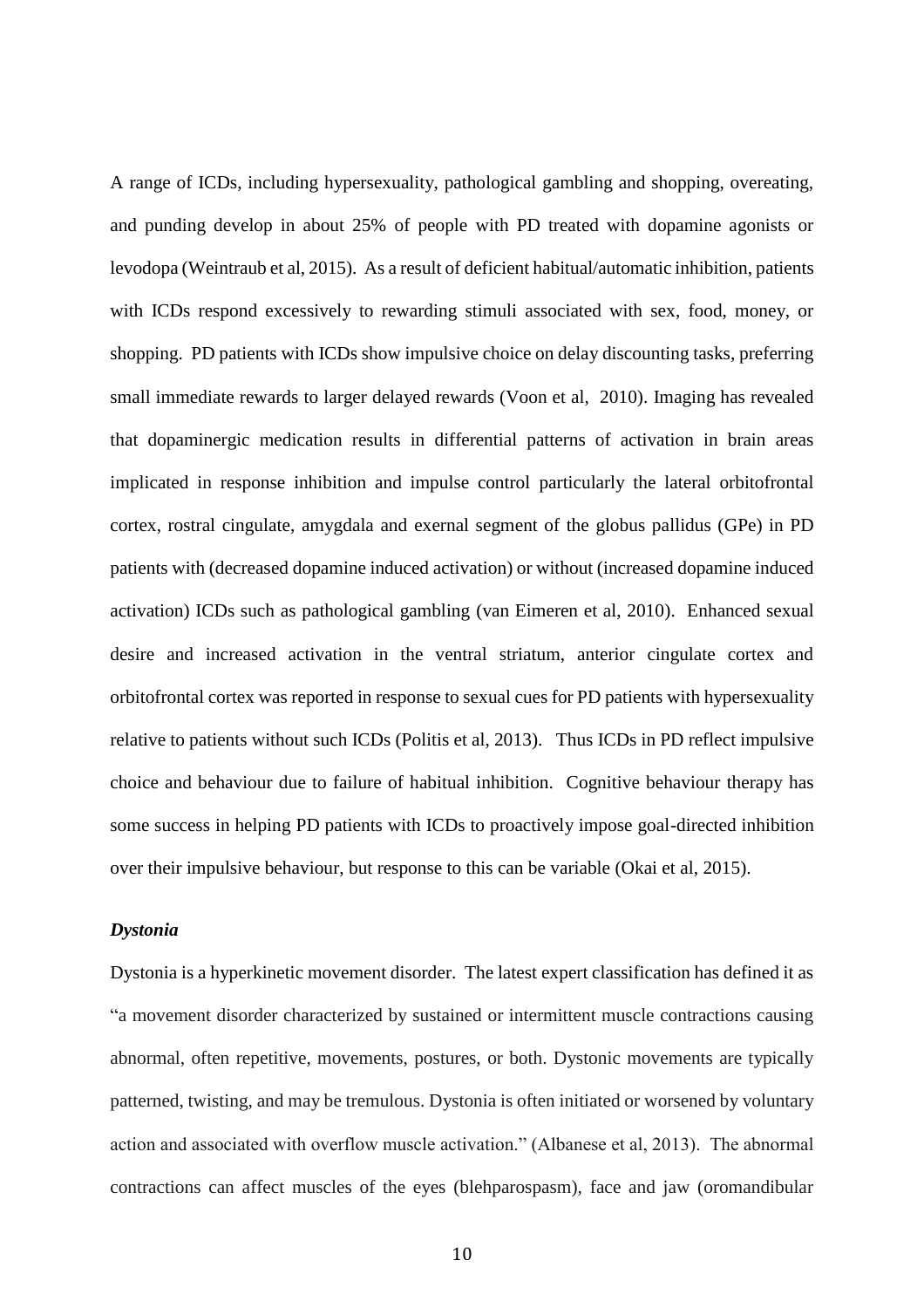dystonia), larynx (spadmodic dysphonia), neck (cervical dystonia), hand during writing (writer's cramp). Dystonia can be focal, affecting only one part of the body, segmental (2 adjacent body parts affected), multifocal, hemi-dystonia (one side of body), or generalized (involving the trunk and two other body parts).

The exact cause of dystonia is not known. Dystonia is considered a movement disorder associated with dysfunction of the basal ganglia (Berardelli et al., 1998; Marsden, 1976), and more recently, cerebellar involvement in dystonia has also been documented (Delmaire et al, 2007; Jinnah & Hess, 2006; Neychev et al, 2008). Many genes causing various forms of dystonia in association with environmental triggers have been identified (Fuchs & Ozelius, 2011 ).

According to the classical De Long (1990) and Albin, et al (1990) models, hyperkinetic movement disorders such as dystonia are associated with reduced inhibitory output from the GPi, which gives rise to increased thalamic and cortical activation. There is some support for this model from hyperkinetic transgenic mice model of *DYT1* dystonia (e.g., Chiken, Shashidharan, & Nambu, 2008) and neuronal recordings from the GPi of patients with dystonia undergoing DBS surgery (e.g., Vitek et al, 1999), but the improvement of dystonia with GPi DBS (Vidailhet et al, 2007), which reduces the activity of the GPi are not consistent with the classical "rate" models.

Imaging studies have shown movement-related overactivity of the dorsolateral prefrontal cortex, the anterior cingulate cortex, the SMA and the lenticular nuclei, and underactivation of the primary motor cortex in dystonia (e.g., Ceballos-Baumann et al., 1995; Dresel, et al, 2006). Using different TMS protocols, reduced cortico–cortical inhibition (Edwards et al, 2003; Ridding et al, 1995) and increased plasticity (e.g., Quartarone et al., 2003) have been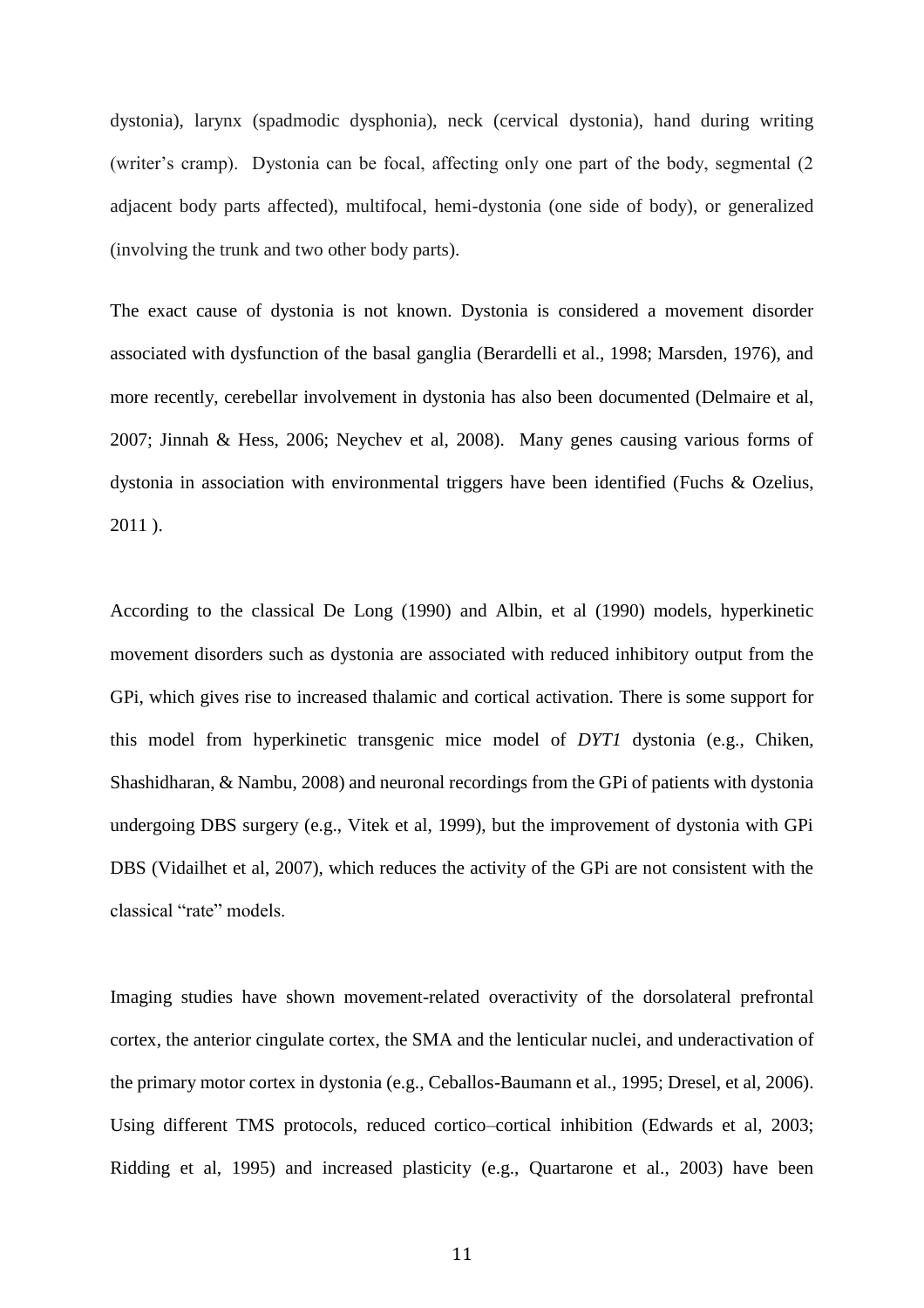demonstrated in dystonia. This loss of inhibition, particularly loss of 'surround inhibition', is considered responsible for loss of selectivity and overflow of activation to other muscles. The essence of 'surround inhibition' is that muscles that are not actively involved in producing a movement are inhibited during the movement. Surround inhibition can be demonstrated with TMS and in focal hand dystonia it has been shown that surround inhibition is deficient (Sohn & Hallett, 2004; Beck et al, 2008; Stinear & Byblow, 2004a). This loss of selectivity in muscle activation has been demonstrated even when patients imagined making specific movements (Quartarone et al, 2005). The loss of inhibition in dystonia is also associated with a delay in the ability to inhibit preplanned responses and patients required longer warning times than healthy controls to be able to do so (Stinear & Byblow, 2004b). It has been suggested that some of the sensory deficits such as increased spatial (Tinazzi et al, 2002) and temporal (Fiori et al , 2003) discrimination thresholds may reflect deficient lateral inhibition. These deficits and impairment of senorimotor integration (Kaji et al, 1995; Murase et al, 2000) in dystonia, as well as the inceased plasticity may all result from the loss of inhibition which could itself be due to a reduced number of inhibitory interneurons (Hallett, 2011). These hypotheses require verification in future investigations.

#### *Tourette syndrome*

Tourette syndrome (TS) is characterized by motor and/or vocal tics, the latter often consisting of obscene words. TS is frequently accompanied by comorbidites such as attention deficit hyperactivity disorder, depression, obsessive compulsive behaviours, and self-injurious behaviours. Tics are involvuntary movements or vocalizations, but are often preceded by a premonitory sensation and urge, and patients describe a sense of relief after performing the tic. Patients with TS can suppress the tics temporaily and thus can impose goal-directed intentional inhibition to suppress their involuntary tics for brief periods.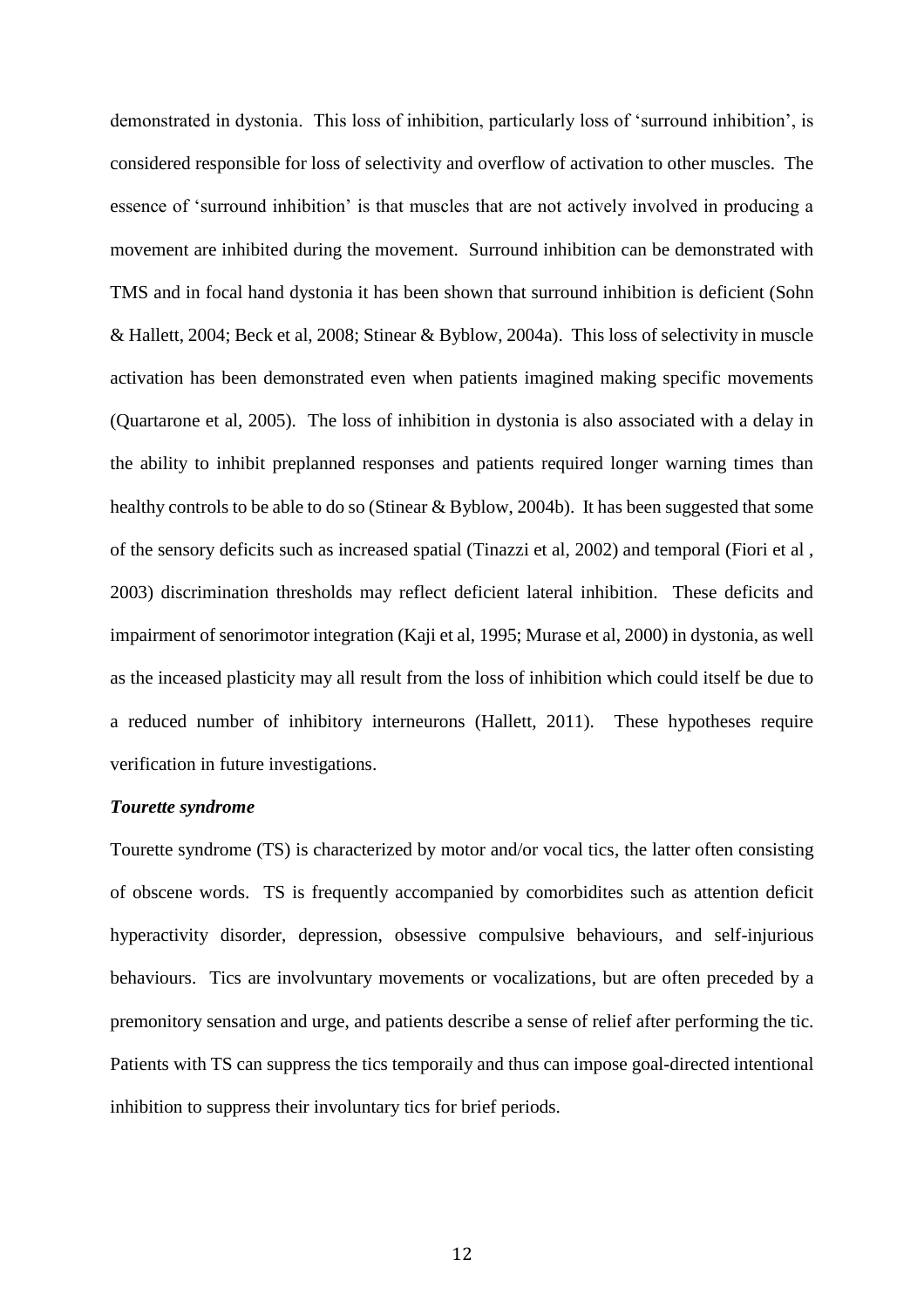TS has been considered a basal ganglia disorder of inhibition (Mink, 2001). Mink (2001) proposed that repeated inappropriate activation of striatal neurons, leads to inhibition of the internal segment of the globus pallidus (GPi) and the substantia nigra reticulata (SNr), the output pathways of the basal ganglia, which would normally be tonically active to prevent unwanted movements, and that this GPi/SNr inhibition leads to a disinhibition of thalamocortical targets and generates tics. Evidence from imaging and neuropathological studies implicate the cortico-basal ganglia circuits and abnormal distribution of inhibitory interneurons in the basal ganglia in TS (McNaught & Mink, 2011; Kalanithi et al, 2005; Worbe et al, 2015). On behavioural tasks that assess inhibitory control, the evidence in TS is inconsistent, with some suggesting failure of inhibition (Channon et al, 2004; Wylie et al, 2013), others not finding such deficits (Roessner et al, 2008) and even reporting enhanced cognitive and inhibitory control in TS (Mueller et al, 2006), due to development of compensatory mechanisms to counteract the lack of inhibition. The neural correlates of intentional suppression of tics in TS have been investigated in several imaging studies. Success in intentional inhibition of tics by TS patients was found to be associated with a significant increase in a measure of local connectivity in the inferior frontal gyrus (Ganos et al, 2014). In another study, comparison of tic suppression with a 'free-ticcing' state was associated with significant activation of the prefrontal cortex, anterior cingulate cortex, caudate and putamen (Peterson et al, 1998). Compared to age-matched healthy controls, people with TS showed greater activaion of the frontal cortex and caudate during suppression of the urge to blink (Mazzone et al, 2010). These results indicate the central role of the basal ganglia and the frontal cortex in volitional and intentional tic suppression in TS. By exerting voluntary effort, goal-directed inhibition mediated by the frontal cortex, anterior cingulate cortex and the caudate, can be mobilized by patients with TS to suppress tics. Deep brain stimulation of the GPi or the nucleus accumbens (Welter et al, 2008; Neuner et al, 2009; Kefalopolou et al, 2015), may control tics by restoring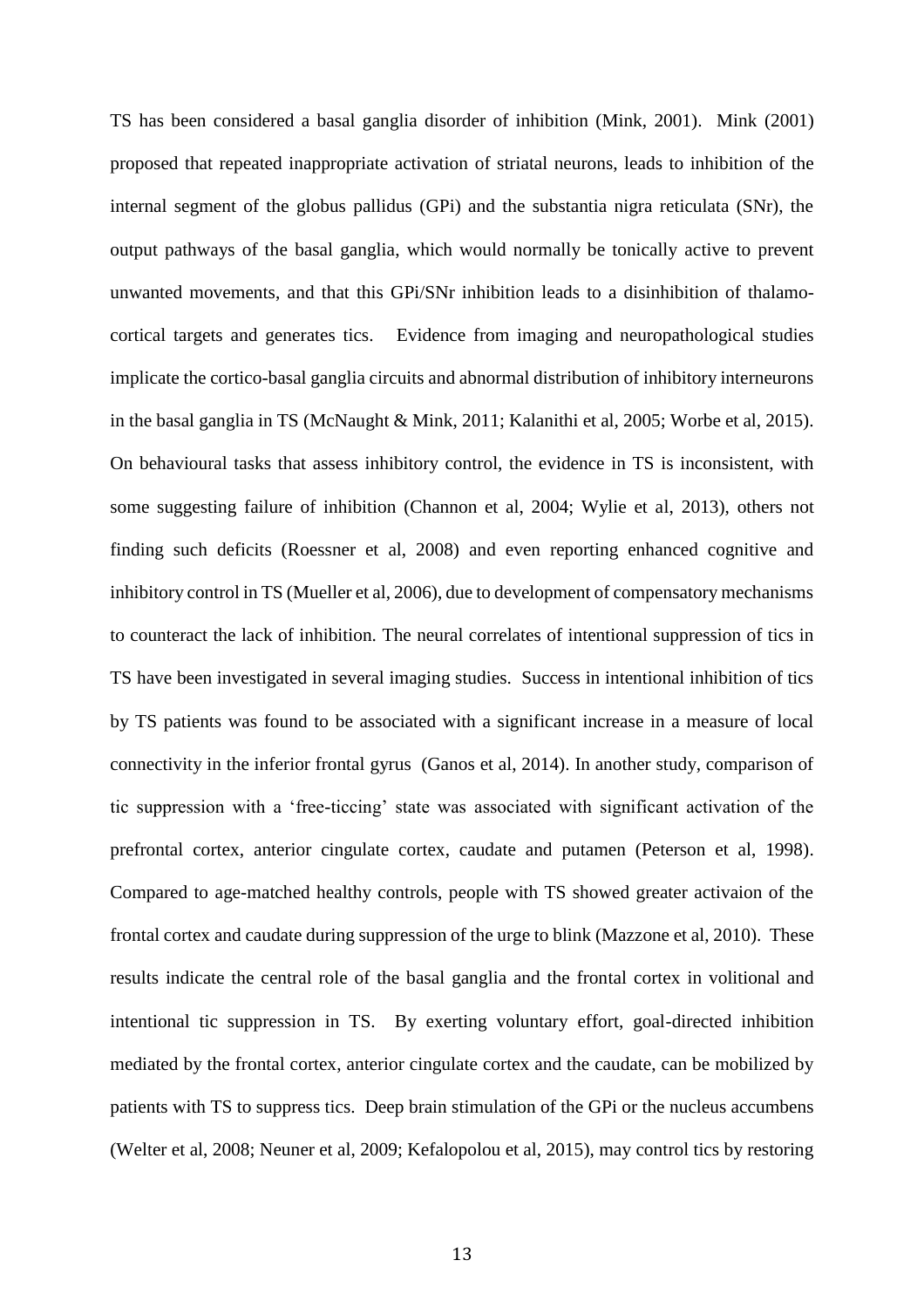the balance between facilitation and inhibition in the cortico-basal ganglia circuits. It was proposed that spontaneous tics emerge either by overactivity in the generation of habitual actions or reduced activation of the mechanisms of habitual/automatic inhibition (Jahanshahi et al, 2015).

#### *Obsessive compulsive disorder*

People with obsessive compulsive disorder (OCD) experience intrusive unwanted thoughts and images (obsessions) and repetitive behaviours (compulsions), which are driven by doubt, exaggerated perceptions of danger and anxiety. Different types of repetitive behaviour may be engaged in including washing, checking, or hoarding. Imaging studies have established hyperactivity of the orbitofrontal cortex-caudate circuit in people with OCD, which is increased by symptom provocation and conversely reduced by successful treatment (Milad & Rauch, 2012; Chamberlain et al, 2005; Eng, Kim & Chen, 2015). The orbitofrontal cortex not only plays a role in detecting motivational value and salience of stimuli (Kringelbach, 2005), but also mediates inhibition as its lesioning in animals results in perseveration (Iversen et al, 1970; Dias et al, 1996).

Other imaging evidence also supports inhibitory failure in OCD. During performance of a 'go nogo' task which requires action restraint/inhibition on no go trials, a negative association between severity of OCD symptoms and inhibition-related acivation of the orbitofrontal cortex was found (Roth et al, 2007). A meta-analysis of imaging studies in OCD revealed that these patients show reduced activation in the caudate and putamen during performance of inhibition and interference tasks and reduced activation of the inferior frontal gyrus, anterior cingulate corex, medial frontal cortex, dorsolateral prefronal cortex and caudate during switching tasks (Eng et al, 2015). A recent imaging study (Banca et al, 2015) demonstrated that during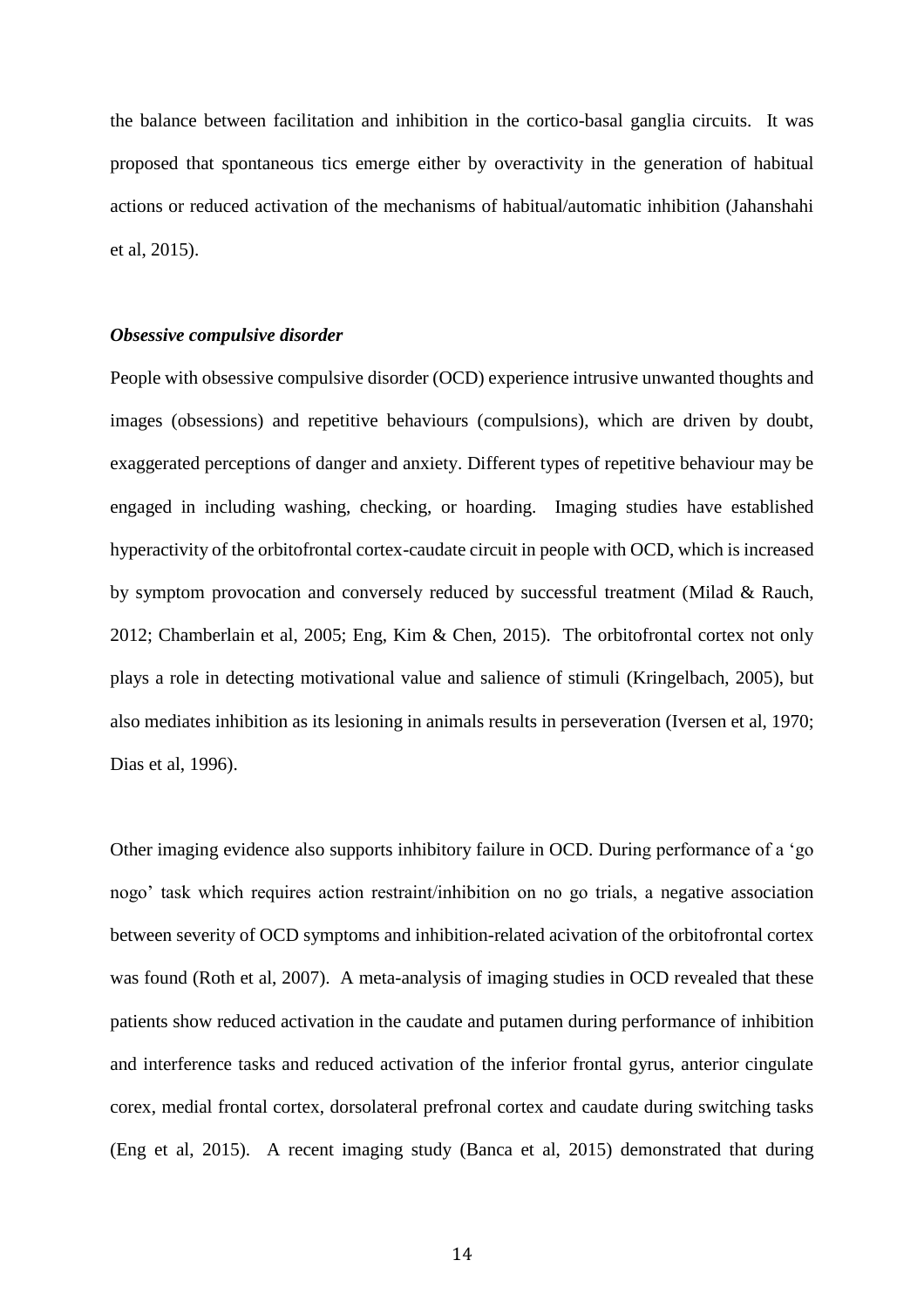exposure to symptom provoking stimuli, OCD patients had deactivation of the caudateprefrontal circuits together with hyperactivation of the STN and putamen which were interpreted as reflecting a dissociation between areas involved in goal-directed versus habitual behaviours respectively. This study also showed hyperactivity of the putamen during symptom provocation and subsequent putaminal deactivation during avoidance of the provoking stimuli and relief, indicating that the putamen may play a significant role in habit formation in OCD (Banca et al, 2015). OCD patients were more prone to 'slips of action' indicative of overreliance on habits and were deficient in goal-directed control on an instrumental learning task (Gillan, 2011). OCD patients also develop excessive avoidance habits on a shock avoidance task (Gillan et al, 2014). On the basis of these results, OCD has been formulated as a shift from goal-directed to habitual responding (Gillan et al, 2011; 2015; Banca et al, 2015). However, in light of the fact that patients with OCD can temporarily exert goal-directed inhibition to control their compulsive behaviours, it is likely that failure of habitual/automatic inhibition of unwanted and intrusive thoughts and images and emotions may play a role in the genesis of obsessions and compulsions. OCD is characterized by an imbalance between goal-directed and habitual action and inhibition (Jahanshahi et al, 2015). Successful treatment of OCD with deep brain stimulation of several targets including the ventral internal capsule and ventral striatum (Greenberg et al, 2010), the nucleus accumbens (Huff et al, 2010) or the STN (Mallet et al, 2008) has been documented. In an imaging study of operated OCD patients, acute DBS in the ventral caudate and ventral striatum was associated with activation of the prefrontal cortex, anterior cingulate cortex, putamen and globus pallidus (Rauch et al, 2006). Thus DBS may improve OCD symptoms by modulating the dysfunctional network in the disorder which overlaps with the inhibitory network, which may in turn restore the balance between goaldirected and habitual action and inhibition.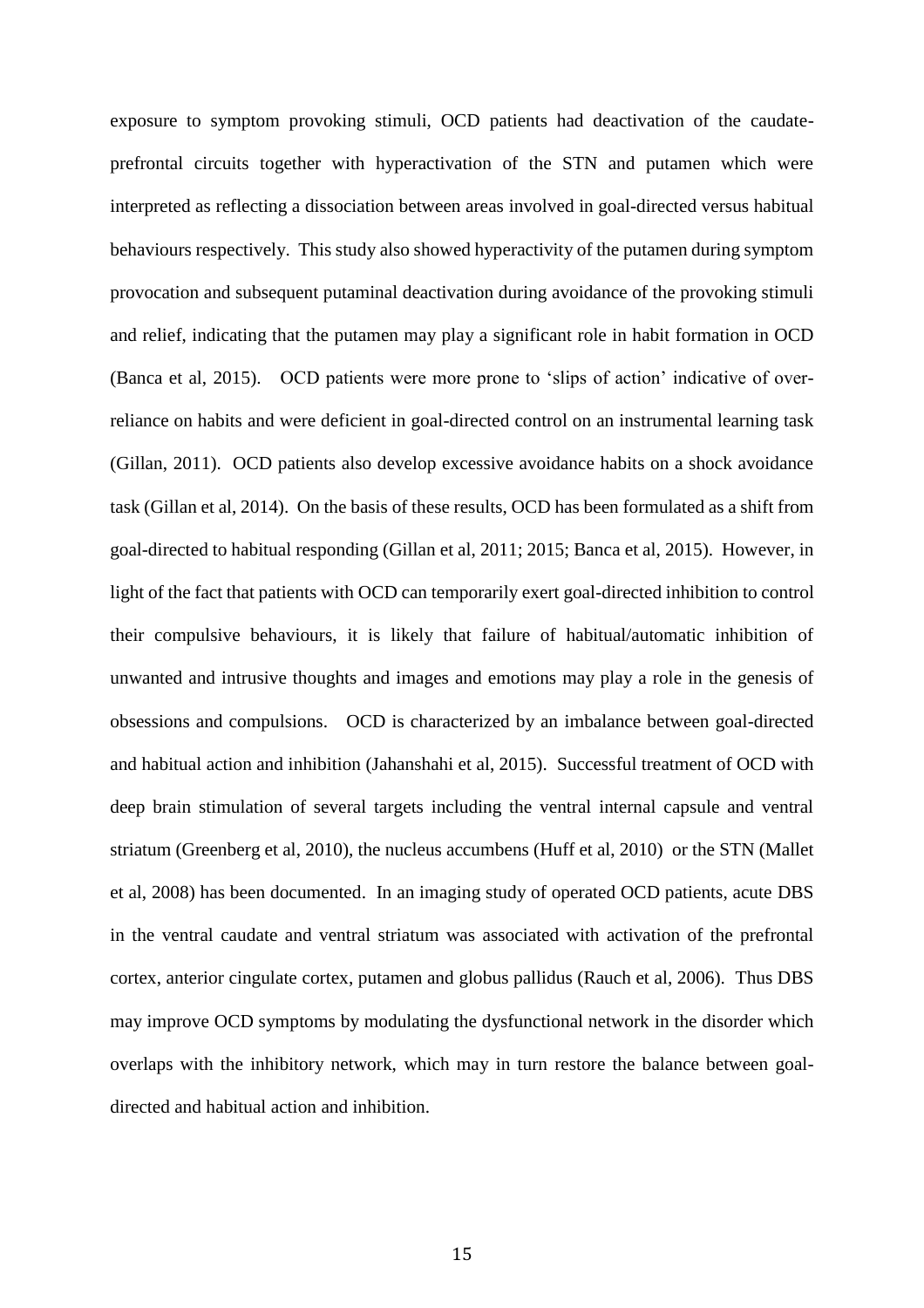#### **Conclusions**

The basal ganglia are phylogenetically ancient structures whose basic organisational principle has remained unchanged for many millions of years (Stephenson-Jones et al, 2011). In the lamprey, the basal ganglia have inhibitory projections to brainstem nuclei that appear to form the basis for action selection through release of inhibition, and it has been suggested (Stephenson-Jones et al, 2011) that such an organisational arrangement has been co-opted in higher primates to control multiple cognitive, emotional and motor functions in a broad range of behaviours. Although the work above suggests that this basic tenet is correct, the range of control has expanded considerably, to distinguish, e.g. proactive and reactive control or habitual and goal directed inbitory control of behaviour. The complexities that these additional functions require may explain the wide variety of pathologies of control that can be observed. It remains to be clarified how the recently elucidated 'pause then cancel' model of stopping, with the subthalamic-SNr 'pause' and an arkypallidal-striatal 'cancel' components (Schmidt & Derke, 2016, this issue) contribute to some of the clinical manisfestions of basal ganglia disorders outlined above.

**Author's contribuions:** MJ wrote the first draft and JCR reviewed and contributed to the final draft.

#### **Competing interests**: None

**Funding:** Both authors are funded by HEFCE.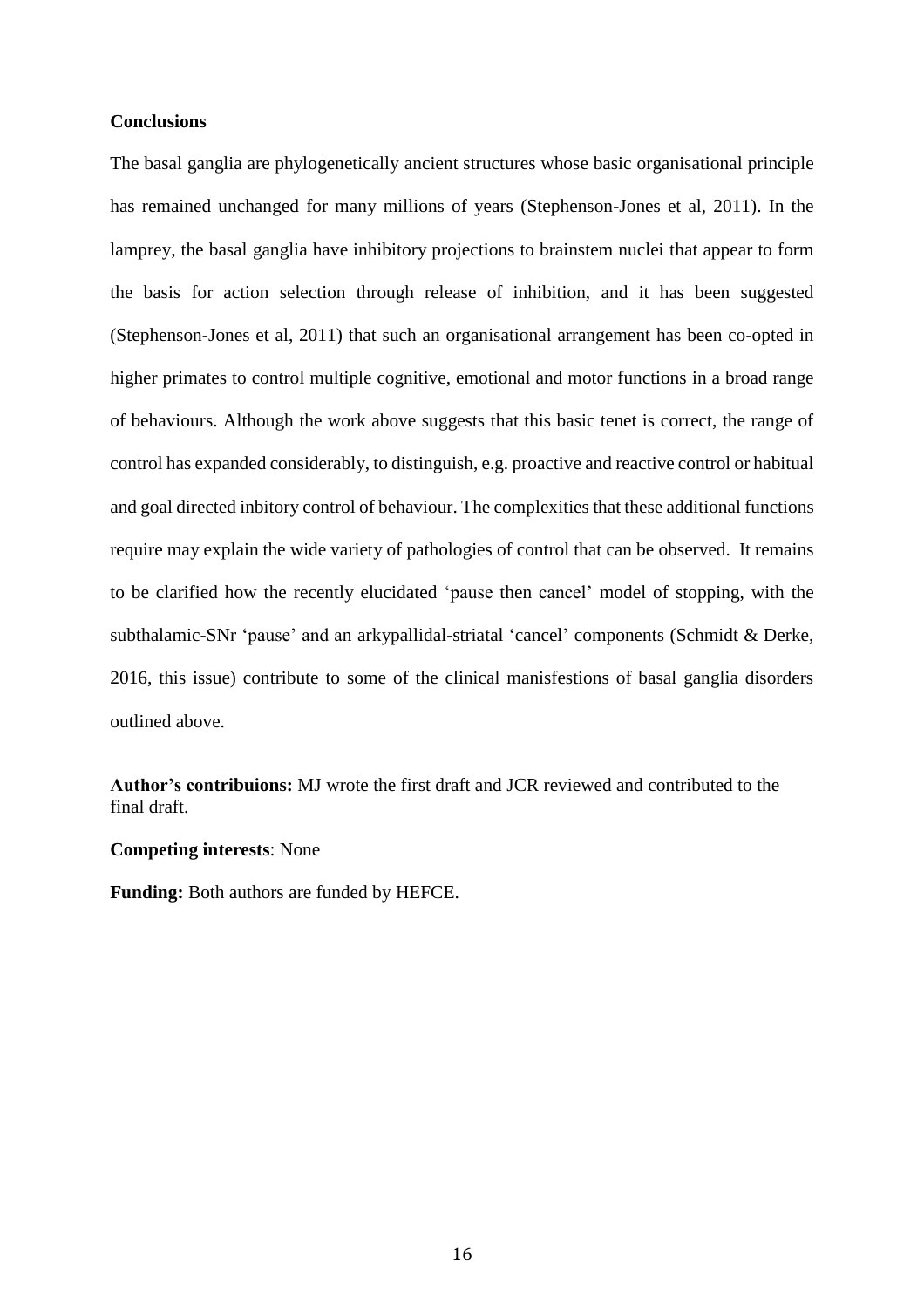## **References**

Aarsland D, Larsen JP, Lim NG, Janvin C, Karlsen K, Tandberg E, Cummings JL. [Range of](https://www.ncbi.nlm.nih.gov/pubmed/10486397)  [neuropsychiatric disturbances in patients with Parkinson's disease.](https://www.ncbi.nlm.nih.gov/pubmed/10486397) J Neurol Neurosurg Psychiatry. 1999 Oct;67(4):492-6.

Albin, R. L., Young, A. B. & Penney, J. B. The functional anatomy of basal ganglia disorders. *Trends Neurosci.* **12,** 366–375 (1989).

Alegre, M. *et al.* The subthalamic nucleus is involved in successful inhibition in the stop-signal task: a local field potential study in Parkinson's disease. *Exp. Neurol.* **239,** 1–12 (2013).

Aron, A. R. From reactive to proactive and selective control: developing a richer model for stopping inappropriate responses. *Biol. Psychiatry* **69,** e55–e68 (2011).

Aron, A. R. & Poldrack, R. A. Cortical and subcortical contributions to Stop signal response inhibition: role of the subthalamic nucleus. *J. Neurosci.* **26,** 2424–2433 (2006).

Aron, A. R., Behrens, T. E., Smith, S., Frank, M. J. & Poldrack, R. A. Triangulating a cognitive control network using diffusion-weighted magnetic resonance imaging (MRI) and functional MRI. *J. Neurosci.* **27,** 3743–3752 (2007).

Aron AR, Robbins TW, Poldrack RA. [Inhibition and the right inferior](https://www.ncbi.nlm.nih.gov/pubmed/24440116) frontal cortex: one [decade on.](https://www.ncbi.nlm.nih.gov/pubmed/24440116) Trends Cogn Sci. 2014 Apr;18(4):177-85. doi: 10.1016/j.tics.2013.12.003. Epub 2014 Jan 15.

Ballanger, B. *et al.* Stimulation of the subthalamic nucleus and impulsivity: release your horses. *Ann. Neurol.* **66,** 817–824 (2009).

Balleine, B. W. & O'Doherty, J. P. Human and rodent homologies in action control: corticostriatal determinants of goal-directed and habitual action. *Neuropsychopharmacology*  **35,** 48–69 (2010).

Baunez, C., Nieoullon, A. & Amalric, M. In a rat model of parkinsonism, lesions of the subthalamic nucleus reverse increases of reaction time but induce a dramatic premature responding deficit. *J. Neurosci.* **15,** 6531–6541 (1995).

Benis, D. *et al.* Subthalamic nucleus activity dissociates proactive and reactive inhibition in patients with Parkinson's disease. *Neuroimage* **91,** 273–281 (2014).

Berardelli A, et al (1998) The pathophysiology of primary dysonia. *Brain*, 121:1195-1212.

Beste, C., Willemssen, R., Saft, C. & Falkenstein, M. Response inhibition subprocesses and dopaminergic pathways: basal ganglia disease effects. *Neuropsychologia* **48,** 366–373 (2009).

Bissett PG, Logan GD, van Wouwe NC, Tolleson CM, Phibbs FT, Claassen DO, Wylie SA (2015) Generalized motor inhibitory deficit in Parkinson's disease patients who freeze. J Neural Transm 122:1693–1701.

Cavanagh, J. F. *et al.* Subthalamic nucleus stimulation reverses mediofrontal influence over decision threshold. *Nat. Neurosci.* **14,** 1462–1467 (2011).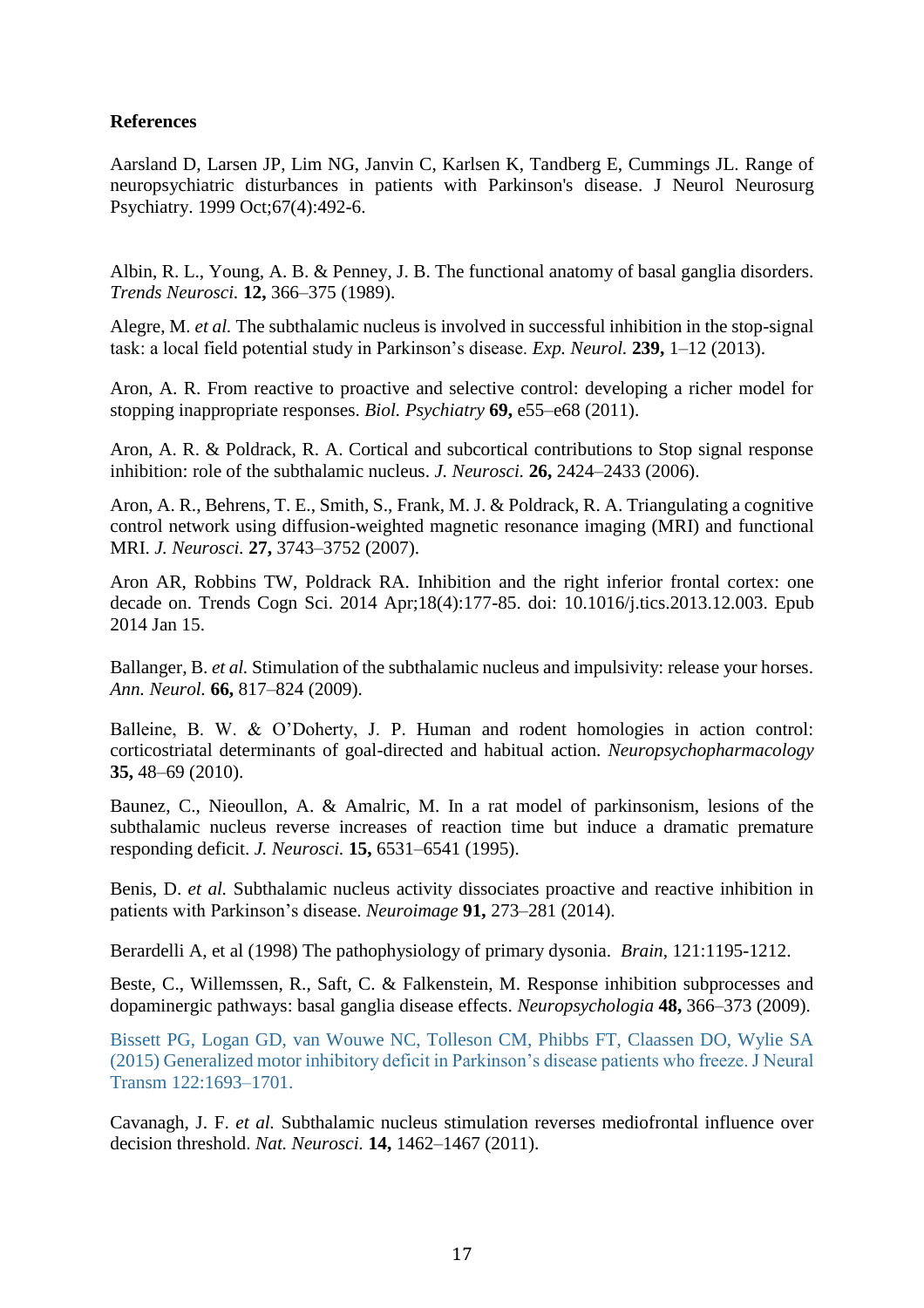Cerasa A, Pugliese P, Messina D, Morelli M, Gioia MC, Salsone M, et al. Prefrontal alterations in Parkinson's disease with levodopainduced dyskinesia during fMRI motor task. Mov Disord 2012; 27: 364–71.

Cerasa A, Koch G, Donzuso G, et al. A network centred on the inferior frontal cortex is critically involved in levodopainduced dyskinesias. Brain 2015; 138: 414–27.

Chan, F., Armstrong, I. T., Pari, G., Riopelle, R. J. & Munoz, D. P. Deficits in saccadic eyemovement control in Parkinson's disease. *Neuropsychologia* **43,** 784–796 (2005).

Chikazoe, J. *et al.* Preparation to inhibit a response complements response inhibition during performance of a stop-signal task. *J. Neurosci.* **29,** 15870–15877 (2009).

DeLong, M. R. Primate models of movement disorders of basal ganglia origin. *Trends Neurosci.* **13,** 281–285 (1990).

[Diamond A.](https://www.ncbi.nlm.nih.gov/pubmed/?term=Diamond%20A%5BAuthor%5D&cauthor=true&cauthor_uid=8941960) Evidence for the importance of dopamine for prefrontal cortex functions early in life. Philos Trans R Soc Lond B Biol Sci. 1996 Oct 29;351(1346):1483-93; discussion 1494.

Dias, R., Robbins, T. & Roberts, A. Dissociation in prefrontal cortex of affective and attentional shifts. *Nature* **380,** 69–72 (1996).

Eagle, D. M. *et al.* Stop-signal reaction-time task performance: role of prefrontal cortex and subthalamic nucleus. *Cereb. Cortex* **18,** 178–188 (2008).

Evenden J (1999) Impulsivity: a discussion of clinical and experimental findings. J psychopharamcol. 13, 180-192.

[Fasano](https://www.ncbi.nlm.nih.gov/pubmed/?term=Fasano%20A%5BAuthor%5D&cauthor=true&cauthor_uid=25757831) A, [Herman](https://www.ncbi.nlm.nih.gov/pubmed/?term=Herman%20T%5BAuthor%5D&cauthor=true&cauthor_uid=25757831) T, [Tessitore](https://www.ncbi.nlm.nih.gov/pubmed/?term=Tessitore%20A%5BAuthor%5D&cauthor=true&cauthor_uid=25757831) A, [Strafella](https://www.ncbi.nlm.nih.gov/pubmed/?term=Strafella%20AP%5BAuthor%5D&cauthor=true&cauthor_uid=25757831) AP, [Bohnen](https://www.ncbi.nlm.nih.gov/pubmed/?term=Bohnen%20NI%5BAuthor%5D&cauthor=true&cauthor_uid=25757831) NI. Neuroimaging of Freezing of Gait [J Parkinsons Dis.](https://www.ncbi.nlm.nih.gov/pmc/articles/PMC4923721/) 2015; 5(2): 241–254.

Frank, M. J., Samanta, J., Moustafa, A. A. & Sherman, S. J. Hold your horses: impulsivity, deep brain stimulation, and medication in parkinsonism. *Science* **318,** 1309–1312 (2007).

Fuchs T, Ozelius LJ. [Genetics of dystonia.](https://www.ncbi.nlm.nih.gov/pubmed/22266882) Semin Neurol. 2011 Nov;31(5):441-8. doi: 10.1055/s-0031-1299783. Epub 2012 Jan 21. Review

Gauggel, S., Rieger, M. & Feghoff, T. A. Inhibition of ongoing responses in patients with Parkinson's disease. *J. Neurol. Neurosurg. Psychiatry* **75,** 539–544 (2004).

Georgiades MJ, Gilat M, Ehgoetz Martens KA, Walton CC, Bissett PG, Shine JM Lewis SJG 2016 investigating motor initiation and inhibition deficits in patients with parkinson's disease and freezing of gait using a virtual reality paradigm. *Neuroscience* **337**, 153–162.

Graybiel, A. M. Habits, rituals, and the evaluative brain. *Annu. Rev. Neurosci.* **31,** 359–387 (2008).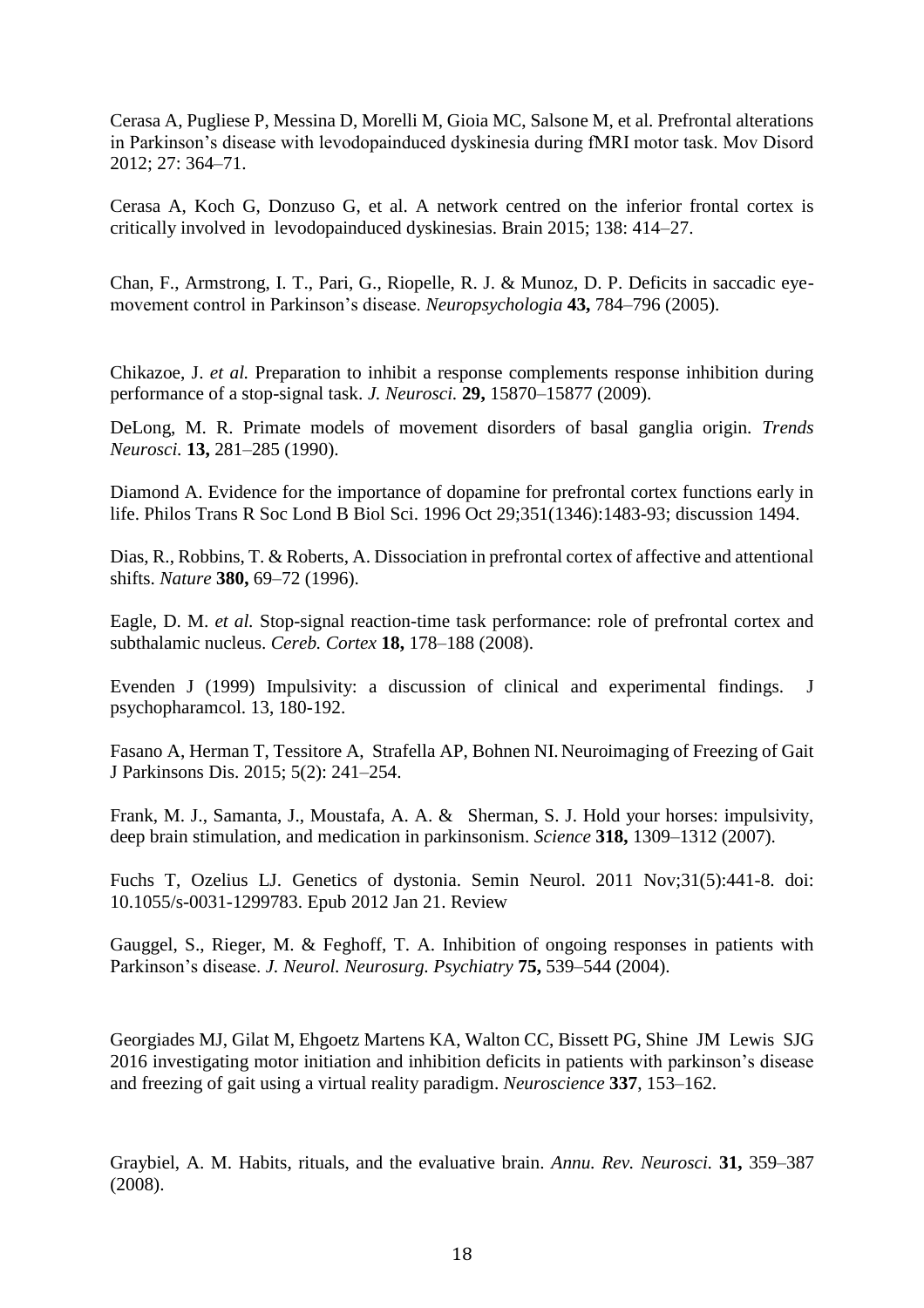Hershey, T. *et al.* Stimulation of STN impairs aspects of cognitive control in PD. *Neurology*  **62,** 1110–1114 (2004).

Herz DM, Haagensen BN, Christensen MS, Madsen KH, Rowe JB, Lokkegaard A, et al. The acute brain response to levodopa heralds dyskinesias in Parkinson disease. Ann Neurol 2014b; 75: 829–36.

Isoda, M. & Hikosaka, O. Role for subthalamic nucleus neurons in switching from automatic to controlled eye movement. *J. Neurosci.* **28,** 7209–7218 (2008).

Iversen, S. D. & Mishkin, M. Perseverative interference in monkeys following selective lesions of the inferior prefrontal convexity. *Exp. Brain Res.* **11,** 376–386 (1970).

Jahanshahi, M. Effects of deep brain stimulation of the subthalamic nucleus on inhibitory and executive control over prepotent responses in Parkinson's disease. *Front. Syst. Neurosci.* **7,** 118 (2013).

Jahanshahi, M., Obeso, I., Baunez, C., Alegre, M. & Krack, P. Parkinson's disease, the subthalamic nucleus, inhibition, and impulsivity. *Mov. Disord.* **30,** 128–140 (2015).

Jahanshahi M, Obeso I, Rothwell JC, Obeso JA. [A fronto-striato-subthalamic-pallidal network](http://www.ncbi.nlm.nih.gov/pubmed/26530468)  [for goal-directed and habitual inhibition.](http://www.ncbi.nlm.nih.gov/pubmed/26530468) *Nat Rev Neurosci*. 2015 Nov 4. doi: 10.1038/nrn4038. [Epub ahead of print]

Jahfari, S. *et al.* How preparation changes the need for top-down control of the basal ganglia when inhibiting premature actions. *J. Neurosci.* **32,** 10870–10878 (2012).

Kostic VS, Agosta F, Pievani M, Stefanova E, Jecmenica-Lukic M, Scarale A, Spica V, Filippi M. [Pattern of brain tissue loss associated with freezing](https://www.ncbi.nlm.nih.gov/pubmed/22282641) of gait in Parkinson disease. Neurology. 2012 Feb 7;78(6):409-16. doi: 10.1212/WNL.0b013e318245d23c. Epub 2012 Jan 25.

Lewis SJG Shine JM The Next Step: A Common Neural Mechanism for Freezing of Gait. The Neuroscientist 2016, Vol. 22(1) 72–82

Marinez-Horta S, Frederic Sampedro F, Javier Pagonabarraga J, Fernandez-Bobadilla R, Marin-Lahoz J, Riba J, Kulisevsky J Non-demented Parkinson's disease patients with apathy show decreased grey matter volume in key executive and reward-related nodes Brain Imaging and Behavior 2016 DOI 10.1007/s11682-016-9607-5

Obeso, I. *et al.* The subthalamic nucleus and inhibitory control: impact of subthalamotomy in Parkinson's disease. *Brain* **137,** 1470–1480 (2014).

Obeso, I. *et al.* Deficits in inhibitory control and conflict resolution on cognitive and motor tasks in Parkinson's disease. *Exp. Brain Res.* **212,** 371–384 (2011).

Obeso, I., Wilkinson, L., Rodríguez-Oroz, M. C., Obeso, J. A. & Jahanshahi, M. Bilateral stimulation of the subthalamic nucleus has differential effects on reactive and proactive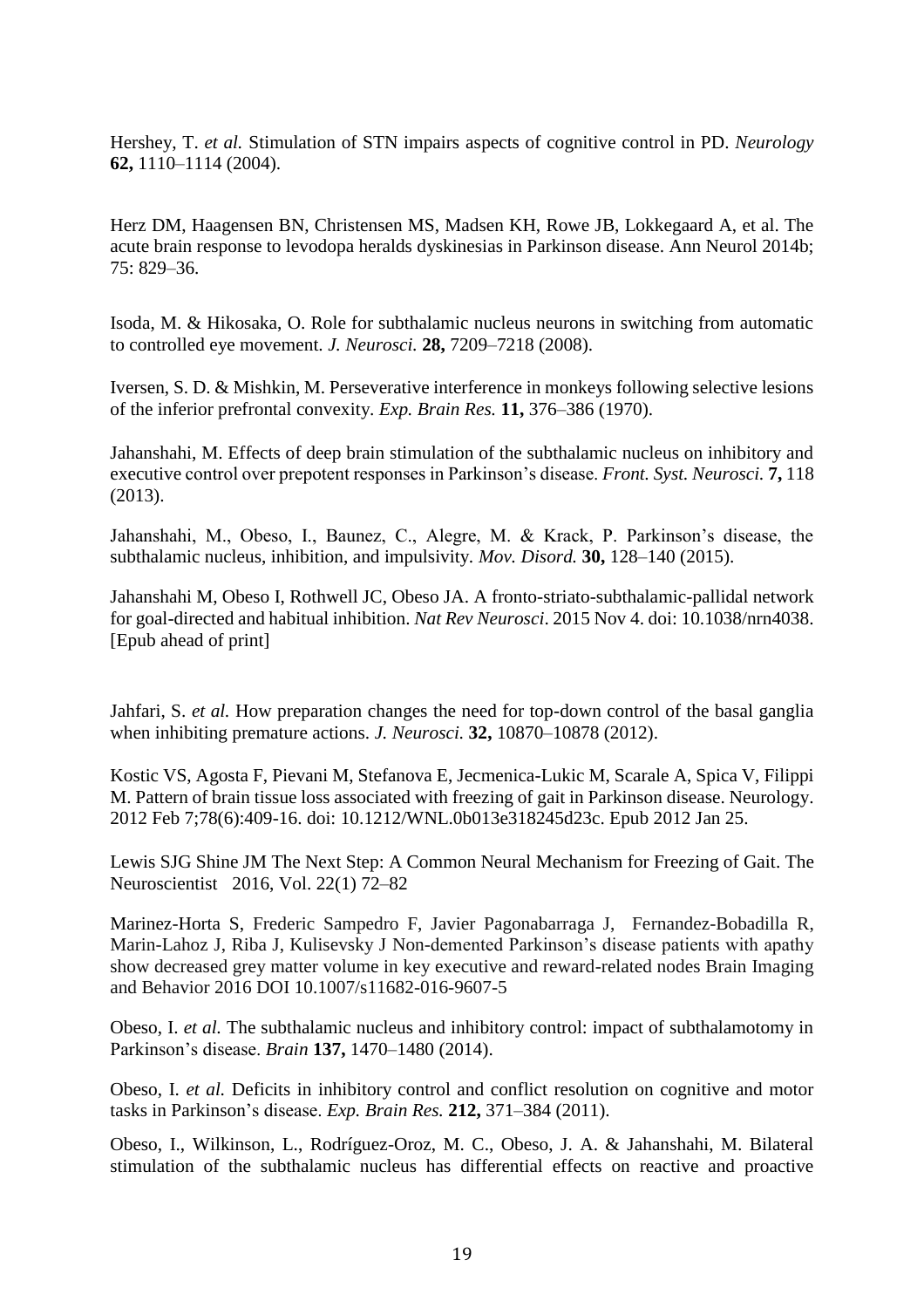inhibition and conflict-induced slowing in Parkinson's disease. *Exp. Brain Res.* **226,** 451–462 (2013).

Praamstra, P. & Plat, F. M. Failed suppression of direct visuomotor activation in Parkinson's disease. *J. Cogn. Neurosci.* **13,** 31–43 (2001).

Rae, C. L., Hughes, L. E., Anderson, M. C. & Rowe, J. B. The prefrontal cortex achieves inhibitory control by facilitating subcortical motor pathway connectivity. *J. Neurosci.* **35,** 786– 794 (2015).

Rahman, S, Griffin HJ, Quinn, NP, Jahanshahi, M The factors that induce or overcome freezing of gait in Parkinson's disease. *Beh Neurol.*; 2008 19(3):127-36.

Robert G, Le Jeune F, Lozachmeur C, Drapier S, Dondaine T, P"eron J, et al. Apathy in patients with Parkinson disease without dementia or depression: a PET study. Neurology 2012;79:1155e60.

Robert GH, Le Jeune F, Lozachmeur C, Drapier S, Dondaine T, P"eron J, et al. Preoperative factors of apathy in subthalamic stimulated Parkinson disease: a PET study. Neurology 2014;83:1620e6

Santangelo G, Vitale C, Picillo M, Moccia M, Erro R, Pisano G, et al. Relationship between apathy and cognitive dysfunctions in de novo, untreated arkinson's disease patients: a prospective longitudinal study. Eur J Neurol 2015;22: 253e60.

Santangelo G, Vitale C, Picillo M, Cuoco S, Moccia M, Pezzella D,, Erro R, Longo K,Vicidomini C, Pellecchia MT, et alApathy and striatal dopamine transporter levels in denovo, untreated Parkinson's disease patients. Parkinsonism and Related Disorders 21 (2015) 489e493

Schel, M. A. *et al.* Neural correlates of intentional and stimulus-driven inhibition: a comparison. *Front. Hum. Neurosci.* **8,** 27 (2014).

Schmidt, R., Leventhal, D. K., Mallet, N., Chen, F. & Berke, J. D. Canceling actions involves a race between basal ganglia pathways. *Nat. Neurosci.* **16,** 1118–1124 (2013).

[Snijders AH,](https://www.ncbi.nlm.nih.gov/pubmed/?term=Snijders%20AH%5BAuthor%5D&cauthor=true&cauthor_uid=21126990) [Leunissen I,](https://www.ncbi.nlm.nih.gov/pubmed/?term=Leunissen%20I%5BAuthor%5D&cauthor=true&cauthor_uid=21126990) [Bakker M,](https://www.ncbi.nlm.nih.gov/pubmed/?term=Bakker%20M%5BAuthor%5D&cauthor=true&cauthor_uid=21126990) [Overeem S,](https://www.ncbi.nlm.nih.gov/pubmed/?term=Overeem%20S%5BAuthor%5D&cauthor=true&cauthor_uid=21126990) [Helmich RC,](https://www.ncbi.nlm.nih.gov/pubmed/?term=Helmich%20RC%5BAuthor%5D&cauthor=true&cauthor_uid=21126990) [Bloem BR,](https://www.ncbi.nlm.nih.gov/pubmed/?term=Bloem%20BR%5BAuthor%5D&cauthor=true&cauthor_uid=21126990) [Toni I.](https://www.ncbi.nlm.nih.gov/pubmed/?term=Toni%20I%5BAuthor%5D&cauthor=true&cauthor_uid=21126990) Gait-related cerebral alterations in patients with Parkinson's disease with freezing of gait. [Snijders AH](https://www.ncbi.nlm.nih.gov/pubmed/?term=Snijders%20AH%5BAuthor%5D&cauthor=true&cauthor_uid=21126990)<sup>1</sup>, [Leunissen I,](https://www.ncbi.nlm.nih.gov/pubmed/?term=Leunissen%20I%5BAuthor%5D&cauthor=true&cauthor_uid=21126990) [Bakker M,](https://www.ncbi.nlm.nih.gov/pubmed/?term=Bakker%20M%5BAuthor%5D&cauthor=true&cauthor_uid=21126990) [Overeem S,](https://www.ncbi.nlm.nih.gov/pubmed/?term=Overeem%20S%5BAuthor%5D&cauthor=true&cauthor_uid=21126990) [Helmich RC,](https://www.ncbi.nlm.nih.gov/pubmed/?term=Helmich%20RC%5BAuthor%5D&cauthor=true&cauthor_uid=21126990) [Bloem BR,](https://www.ncbi.nlm.nih.gov/pubmed/?term=Bloem%20BR%5BAuthor%5D&cauthor=true&cauthor_uid=21126990) [Toni I.](https://www.ncbi.nlm.nih.gov/pubmed/?term=Toni%20I%5BAuthor%5D&cauthor=true&cauthor_uid=21126990)

Snijders AH, Takakusaki K, Debu B, Lozano AM, Krishna V, Fasano A, Aziz TZ, Papa SM, Factor SA, Hallett M. [Physiology of freezing](https://www.ncbi.nlm.nih.gov/pubmed/27649270) of gait. Ann Neurol. 2016 Sep 20. doi: 10.1002/ana.24778. Review.

Vidailhet M, Vercueil L, Houeto JL, et al. Bilateral, pallidal, deepbrain stimulation in primary generalised dystonia: a prospective 3 year follow-up study. Lancet Neurol 2007;6:223–229

Vriend, C. *et al.* Failure of stop and go in *de novo* Parkinson's disease — a functional magnetic resonance imaging study. *Neurobiol. Aging* **36,** 470–475 (2015).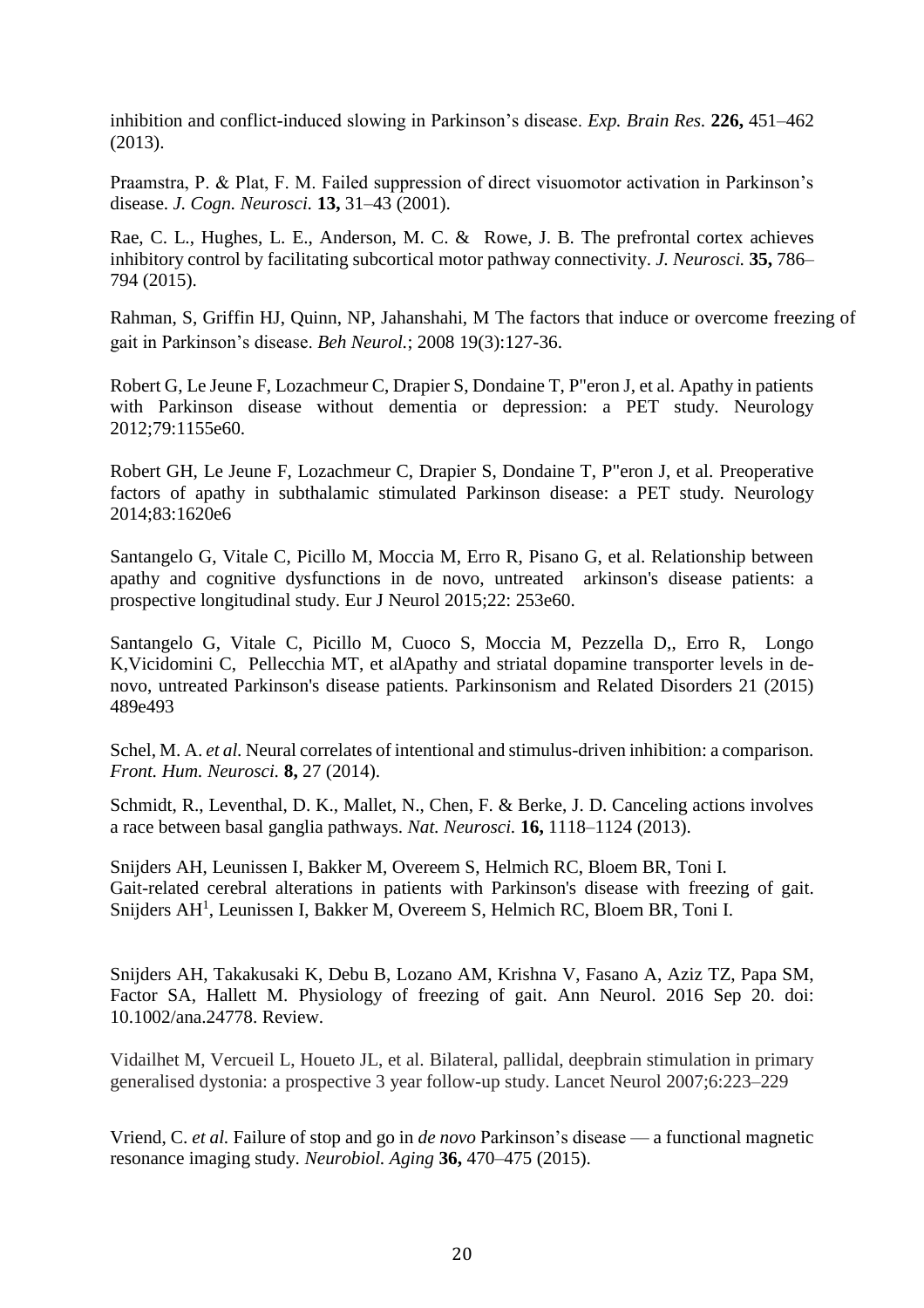Yoshida, A. & Tanaka, M. Enhanced modulation of neuronal activity during antisaccades in the primate globus pallidus. *Cereb. Cortex* **19,** 206–217 (2009).

Ye, Z. *et al.* Selective serotonin reuptake inhibition modulates response inhibition in Parkinson's disease. *Brain* **137,** 1145–1155 (2014).

Zandbelt, B. B., Bloemendaal, M., Hoogendam, J. M., Kahn, R. S. & Vink, M. Transcranial magnetic stimulation and functional MRI reveal cortical and subcortical interactions during stop-signal response inhibition. *J. Cogn. Neurosci.* **25,** 157–174 (2013).

Zandbelt, B. B. & Vink, M. On the role of the striatum in response inhibition. *PLoS ONE* **5,**  e13848 (2010).

Ray, N. J. *et al.* The role of the subthalamic nucleus in response inhibition: evidence from local field potential recordings in the human subthalamic nucleus. *Neuroimage* **60,** 271–278 (2012).

Rodriguez-Oroz, M. C. *et al.* Involvement of the subthalamic nucleus in impulse control disorders associated with Parkinson's disease. *Brain* **134,** 36–49 (2011).

Weintraub, D., David, A. S., Evans, A. H., Grant, J. E. & Stacy, M. Clinical spectrum of impulse control disorders in Parkinson's disease. *Mov. Disord.* **30,** 121–127 (2015).

Voon, V. *et al.* Impulsive choice and response in dopamine agonist-related impulse control behaviors. *Psychopharmacology (Berl.)* **207,** 645–659 (2010).

van Eimeren, T. *et al.* Drug-induced deactivation of inhibitory networks predicts pathological gambling in PD. *Neurology* **75,** 1711–1716 (2010).

Politis, M. *et al.* Neural response to visual sexual cues in dopamine treatment-linked hypersexuality in Parkinson's disease. *Brain* **136,** 400–411 (2013).

Jahanshahi, M. *et al.* The impact of deep brain stimulation on executive function in Parkinson's disease. *Brain* **123,** 1142–1154 (2000).

Thobois, S. *et al.* STN stimulation alters pallidal- frontal coupling during response selection under competition. *J. Cereb. Blood Flow Metab.* **27,** 1173–1184 (2007).

Wylie, S. A. *et al.* Subthalamic nucleus stimulation influences expression and suppression of impulsive behaviour in Parkinson's disease. *Brain* **133,** 3611–3624 (2010).

Moum, S. J. *et al.* Effects of STN and GPi deep brain stimulation on impulse control disorders and dopamine dysregulation syndrome. *PLoS ONE* **7,** e29768 (2012).

Lim, S. Y. *et al.* Dopamine dysregulation syndrome, impulse control disorders and punding after deep brain stimulation surgery for Parkinson's disease. *J. Clin. Neurosci.* **16,** 1148–1152 (2009).

Bickel, S. *et al.* Cognitive and neuropsychiatric effects of subthalamotomy for Parkinson's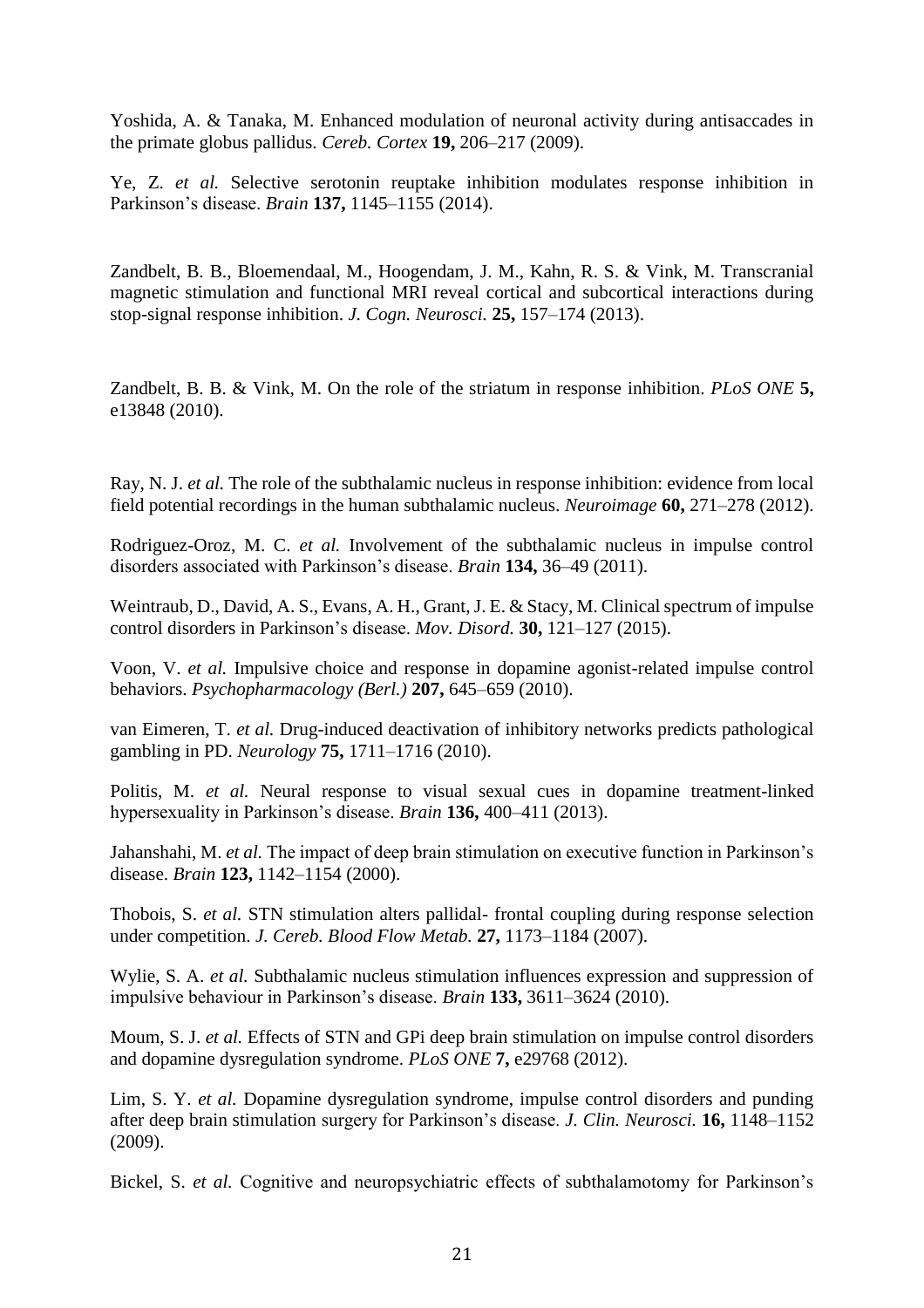disease. *Parkinsonism Relat. Disord.* **16,** 535–539 (2010).

Verbruggen, F. & Logan, G. D. Automatic and controlled response inhibition: associative learning in the go/no-go and stop-signal paradigms. *J. Exp. Psychol. Gen.* **137,** 649–672 (2008).

Verbruggen, F., Best, M., Bowditch, W. A., Stevens, T. & McLaren, I. P. The inhibitory control reflex. *Neuropsychologia* **65,** 263–278 (2014).

Okai, D., Askey-Jones, S., Samuel, M., David, A. S. & Brown, R. G. Predictors of response to a cognitive behavioral intervention for impulse control behaviors in Parkinson's disease. *Mov. Disord.* **30,** 736–739 (2015).

Mink, J. W. Neurobiology of basal ganglia circuits in Tourette syndrome: faulty inhibition of unwanted motor patterns? *Adv. Neurol.* **85,** 113–122 (2001).

McNaught, K. S. & Mink, J. W. Advances in understanding and treatment of Tourette syndrome. *Nat. Rev. Neurol.* **7,** 667–676 (2011).

Kalanithi, P. S. *et al.* Altered parvalbumin-positive neuron distribution in basal ganglia of individuals with Tourette syndrome. *Proc. Natl Acad. Sci. USA* **102,** 13307–13312 (2005).

Worbe, Y. *et al.* Altered structural connectivity of cortico–striato–pallido–thalamic networks in Gilles de la Tourette syndrome. *Brain* **138,** 472–482 (2015).

Welter, M. L. *et al.* Internal pallidal and thalamic stimulation in patients with Tourette syndrome. *Arch. Neurol.* **65,** 952–957 (2008).

Neuner, I., Podoll, K., Lenartz, D., Sturm, V. & Schneider, F. Deep brain stimulation in the nucleus accumbens for intractable Tourette's syndrome: follow-up report of 36 months. *Biol. Psychiatry* **65,** e5–e6 (2009).

Kefalopoulou, Z. *et al.* Bilateral globus pallidus stimulation for severe Tourette syndrome: a double- blind, randomized crossover trial. *Lancet Neurol.* **14,** 595–605 (2015).

Channon, S., Sinclair, E., Waller, D., Healey, L. & Robertson, M. M. Social cognition in Tourette's syndrome: intact theory of mind and impaired inhibitory functioning. *J. Autism Dev. Disord.* **34,** 669–677 (2004).

Wylie, S. A., Claassen, D. O., Kanoff, K. E., Ridderinkhof, K. R. & van den Wildenberg, W. P. Impaired inhibition of prepotent motor actions in patients with Tourette syndrome. *J. Psychiatry Neurosci.* **38,** 349–356 (2013).

Roessner, V., Albrecht, B., Dechent, P., Baudewig, J. & Rothenberger, A. Normal response inhibition in boys with Tourette syndrome. *Behav. Brain Funct.* **4,** 29 (2008).

Mueller, S. C., Jackson, G. M., Dhalla, R., Datsopoulos, S. & Hollis, C. P. Enhanced cognitive control in young people with Tourette's syndrome. *Curr. Biol.* **16,** 570–573 (2006).

Ganos, C. *et al.* The neural correlates of tic inhibition in Gilles de la Tourette syndrome. *Neuropsychologia* **65,** 297–301 (2014).

Peterson, B. S. *et al.* A functional magnetic resonance imaging study of tic suppression in Tourette syndrome. *Arch. Gen. Psychiatry* **55,** 326–333 (1998).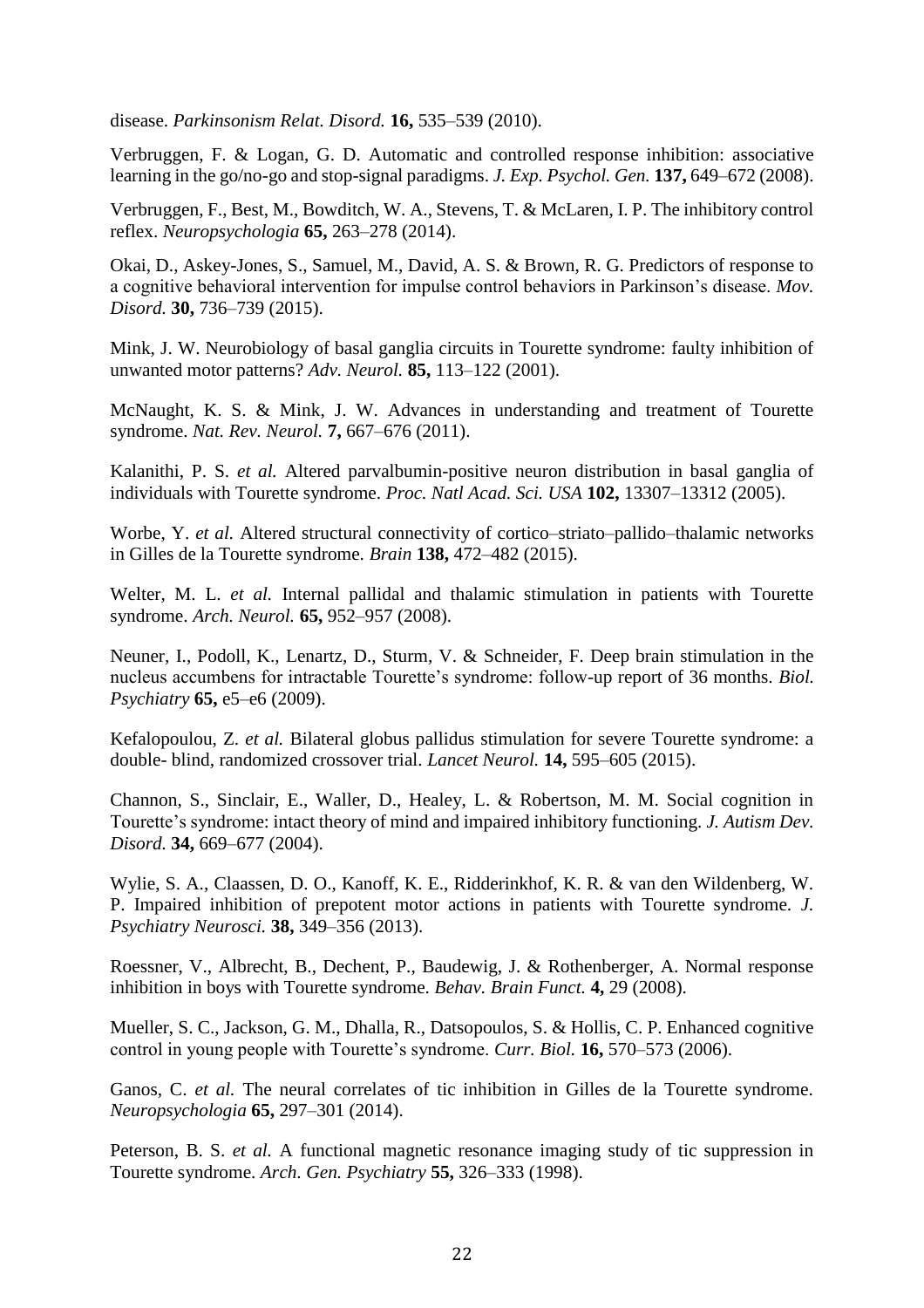Mazzone, L. *et al.* An fMRI study of frontostriatal circuits during the inhibition of eye blinking in persons with Tourette syndrome. *Am. J. Psychiatry* **167,** 341–349 (2010).

Milad, M. R. & Rauch, S. L. Obsessive-compulsive disorder: beyond segregated cortico-striatal pathways. *Trends Cogn. Sci.* **16,** 43–51 (2012).

Chamberlain, S. R., Blackwell, A. D., Fineberg, N. A., Robbins, T. W. & Sahakian, B. J. The neuropsychology of obsessive compulsive disorder: the importance of failures in cognitive and behavioural inhibition as candidate endophenotypic markers. *Neurosci. Biobehav. Rev.* **29,**  399–419 (2005).

Eng, G. K., Sim, K. & Chen, S. H. Meta-analytic investigations of structural grey matter, executive domain-related functional activations, and white matter diffusivity in obsessive compulsive disorder: An integrative review. *Neurosci. Biobehav. Rev.* **52,** 233–257 (2015).

Roth, R. M. *et al.* Event-related functional magnetic resonance imaging of response inhibition in obsessive- compulsive disorder. *Biol. Psychiatry* **62,** 901–909 (2007).

Banca, P. *et al.* Imbalance in habitual versus goal directed neural systems during symptom provocation in obsessive-compulsive disorder. *Brain* **138,** 798–811 (2015).

Gillan, C. M. *et al.* Disruption in the balance between goal-directed behavior and habit learning in obsessive- compulsive disorder. *Am. J. Psychiatry* **168,** 718–726 (2011).

Gillan, C. M. *et al.* Enhanced avoidance habits in obsessive-compulsive disorder. *Biol. Psychiatry* **75,** 631–638 (2014).

Greenberg, B. D. *et al.* Deep brain stimulation of the ventral internal capsule/ventral striatum for obsessive- compulsive disorder: worldwide experience. *Mol. Psychiatry* **15,** 64–79 (2010).

Huff, W. *et al.* Unilateral deep brain stimulation of the nucleus accumbens in patients with treatment- resistant obsessive-compulsive disorder: outcomes after one year. *Clin. Neurol. Neurosurg.* **112,** 137–143 (2010).

Mallet, L. *et al.* Subthalamic nucleus stimulation in severe obsessive-compulsive disorder. *N. Engl. J. Med.* **359,** 2121–2134 (2008). Guehl, D. *et al.* Neuronal correlates of obsessions in the caudate nucleus. *Biol. Psychiatry* **63,** 557–562 (2008).

Rauch, S. L. *et al.* A functional neuroimaging investigation of deep brain stimulation in patients with obsessive-compulsive disorder. *J. Neurosurg.* **104,** 558–565 (2006).

van Gaal, S., Ridderinkhof, K. R., Scholte, H. S. & Lamme, V. A. Unconscious activation of the prefrontal no-go network. *J. Neurosci.* **30,** 4143–4150 (2010).